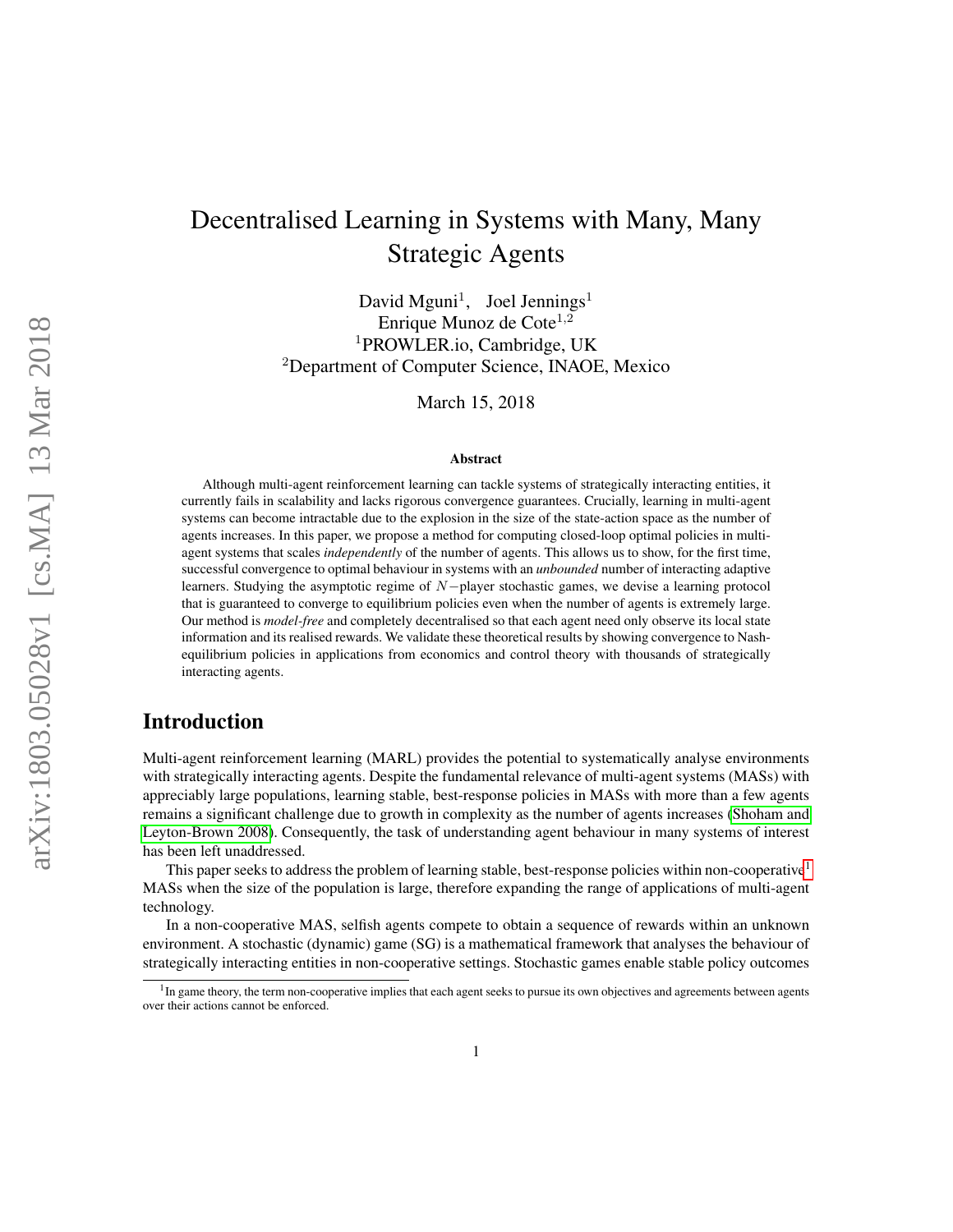in which agents respond optimally to one another (know as *equilibria*), to be fully described. In SGs, it is assumed that agents have either fixed knowledge of their environment or can acquire knowledge of any missing data by simply observing other agents with which agents can compute best-response actions. However, in many multi-agent systems, agents do not have full information of the environment from the outset and direct computation of optimal behaviour is often prohibitively complex.

Naturally, integrating stochastic game theory with reinforcement learning (RL) - a framework that enables agents to learn optimal behaviour within an unknown environment through direct interaction and exploration - suggests the potential to learn stable policies in multi-agent systems.

Although this approach has led to fruitful analysis in multi-agent systems with few interacting agents [\(Leibo](#page-13-1) [et al. 2017\)](#page-13-1), current methods of computing multi-agent equilibria using RL (e.g. Nash Q-Learning [\(Hu and](#page-12-0) [Wellman 2004\)](#page-12-0), Friend-or-Foe Q-learning [\(Littman 2001\)](#page-13-2), minimax-Q [\(Littman 1994\)](#page-13-3)) have computational complexity that increases exponentially with the number of agents [\(Busoniu, Babuska, and De Schutter 2008;](#page-12-1) [Tuyls and Weiss 2012\)](#page-13-4). This renders the task of using RL to learn equilibrium policies intractable for many systems of interest.

In this paper, we introduce an approach that enables equilibrium policies of multi-agent systems to be computed even when the size of the population is extremely large. Unlike current multi-agent learning procedures, our method scales independently of the number of interacting agents. In contrast to approaches that compute equilibria in large population games [\(Cardaliaguet and Hadikhanloo 2017\)](#page-12-2), our method is a modelfree, fully decentralised learning procedure that only requires agents to observe local state information and their realised rewards.

Our main result demonstrates that the equilibria of  $N-$  player SGs can be computed by solving an optimal control problem (OCP) using a model-free learning procedure under very mild assumptions. To do this, we prove a series of theoretical results: first, we establish a novel link between reinforcement learning in MASs and a class of games known as *discrete-time mean field games* - N−player SGs in an asymptotic regime as  $N \to \infty$ . Secondly, we demonstrate that in the asymptotic regime, the resultant game belongs to a class of games known as *potential games*. These are reducible to a single objective OCP leading to a vast reduction in the problem complexity. Our last result proves that the equilibria of SGs in an asymptotic regime are in fact approximate equilibria of the  $N-$  player SG with an approximation error that vanishes as N increases. Finally, we validate our theoretical results by application to a series of problems within economics and optimal control theory. Our approach is based on a variant of the fictitious play - a belief-based learning rule for static games introduced by Brown [\(Brown 1951\)](#page-12-3) and generalised to adaptive play in [\(Leslie](#page-13-5) [and Collins 2006\)](#page-13-5) for games with finite action sets.

After formulating the problem as an SG, the paper is organised as follows: first, we provide a formal description of a discrete-time mean field game and show that the game is a potential game (Theorem 1). We show that given the potentiality property, the problem is reducible to a single objective OCP. We then introduce the learning protocol and show that under this protocol, the game has strong convergence guarantees to equilibrium policies (Theorem 2). We lastly show that the equilibria generated for the mean field game are approximate equilibria of the  $N-p$  layer SG with an approximation error that vanishes as N increases (Theorem 3). Taking benchmark examples from economics and the multi-agent literature, we demonstrate our method within a number of examples with large populations of interacting agents.

# Background

We now give the background for SG theory by introducing the N−player SG formalism. In order to handle multi-agent systems with large populations, we consider the  $N-p$ layer SG formalism when the number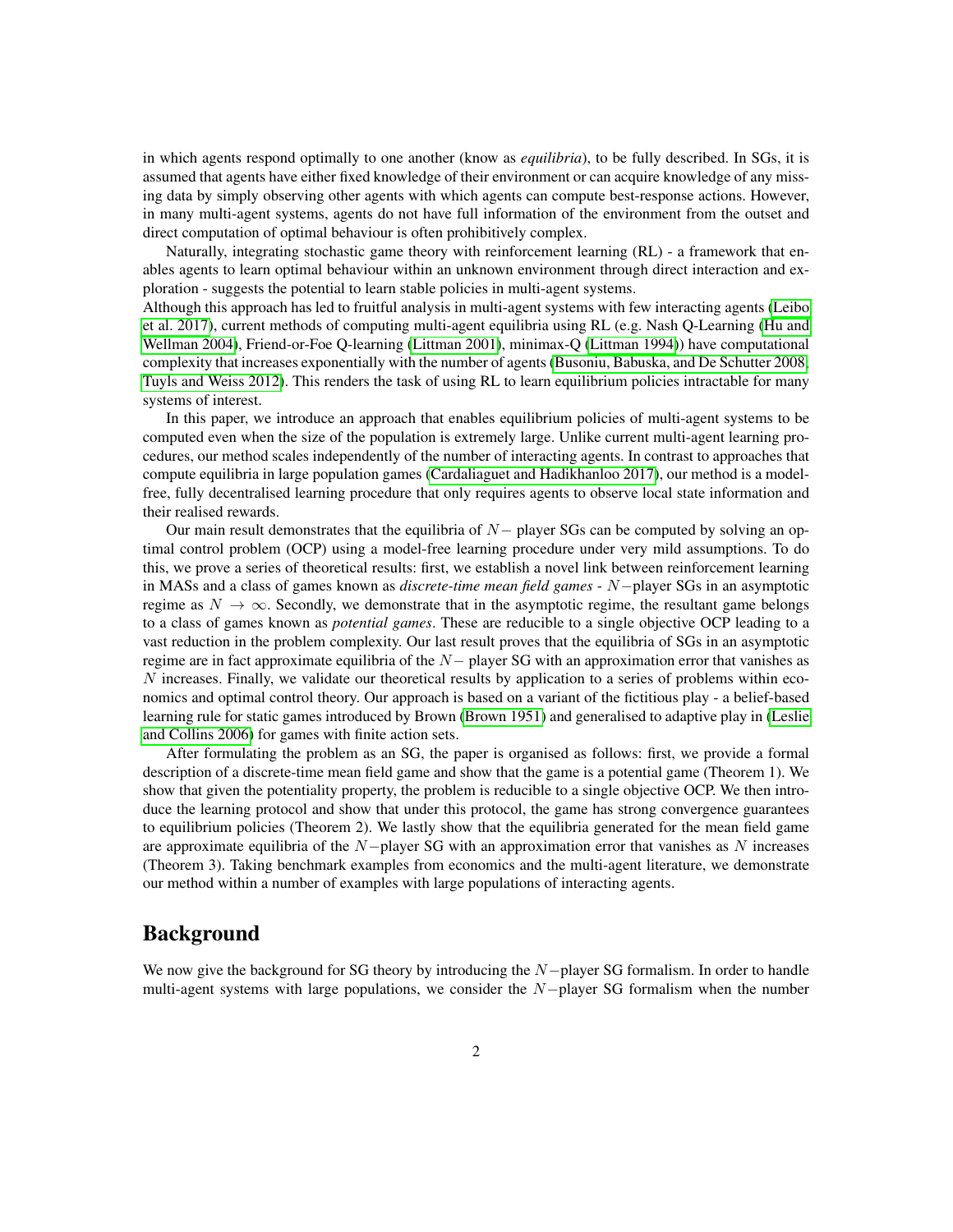of agents tends to infinity - we therefore introduce the notion of mean field games - SGs studied in the asymptotic regime in the number of agents.

### Problem formulation: N−Player Stochastic Games

The canonical framework to describe multi-agent systems in which agents behave rationally and noncooperatively is a stochastic (dynamic) game (SG). Let us therefore introduce a formal description of an SG:

Let  $\mathcal{N} \triangleq \{1, \ldots, N\}$  denote the set of agents where  $N \in \mathbb{N}$ . At each time step  $k \in 1, 2, \ldots T \in \mathbb{N}$  $k \in 1, 2, \ldots T \in \mathbb{N}$  $k \in 1, 2, \ldots T \in \mathbb{N}$ , the state of agent  $i \in \mathcal{N}$  is  $x_k^i \in \mathcal{S}^i$  where  $\mathcal{S}^i \subset \mathbb{R}^d$  is a d-dimensional state space. The state of the system at time  $k \leq T$  is given by  $x_k \triangleq (x_k^i)_{i \in \mathcal{N}}$  where  $x_k \in \mathcal{S} \triangleq \times_{j \in \mathcal{N}} \mathcal{S}^j$ , which is the Cartesian product of space of states for each agent. Let  $\Pi^i$  be a non-empty compact set of stochastic closed-loop policies<sup>[3](#page-2-1)</sup> for agent i where  $\pi^i : S \to \Delta \mathbb{A}^i$  where  $\mathbb{A}^i \subseteq \mathbb{R}^d$  is a compact, non-empty action set for each agent  $i \in \mathcal{N}$ . Denote by  $\Pi$  the set of policies for all agents i.e.  $\Pi \triangleq \times_{j \in \mathcal{N}} \Pi^j$ . We denote by  $\Pi^{-i} \triangleq \times_{j \in \mathcal{N} \backslash \{i\}} \Pi^j$ , the Cartesian product of the policy sets for all agents except agent  $i \in \mathcal{N}$ .

At each time step, each agent  $i \in \mathcal{N}$  exercises its policy  $\pi^i$ , the agent's state then transitions according to the following<sup>[4](#page-2-2)</sup>:

<span id="page-2-3"></span>
$$
x_{k+1}^i = f(x_k^i, a_k^i, \zeta_k), \ \ a_k^i \sim \pi^i, \ \ k = 0, 1, \dots, T
$$
 (1)

where  $\{\zeta_k\}_{0\leq k\leq T}$  is a collection of i.i.d. random variables that introduce randomness in the agent's state transition.

Each agent *i* has a cumulative reward function  $J^i : \mathcal{S} \times \Pi^i \times \Pi^{-i} \to \mathbb{R}$  that it seeks to maximise given by the following:

<span id="page-2-4"></span>
$$
J^{i}[x_{t}, \pi^{i}, \pi^{-i}] = \mathbb{E}_{x \sim f} \left[ \sum_{k=t}^{T} L(x_{k}^{i}, x_{k}^{-i}, a_{k}^{i}) \Big| a_{k}^{i} \sim \pi^{i} \right],
$$
 (2)

where  $x_k^i \in S^i$  and  $x_k^{-i} \in S^{-i}$  are the state for agent i and the collection of states for agents  $j \in \mathcal{N} \setminus \{i\}$  at time  $k \leq T$  respectively and  $\pi_k^i$  is the policy for agent *i*. The function *L* is the *instantaneous reward function* which measures the reward received by the agent at each time step. We refer to the system of equations [\(1\)](#page-2-3) - $(2)$  as game  $(A)$ .

We now formalise the notion of optimality within an SG, in particular, a *Markov-Nash-equilibrium* for the game (A) is the solution concept when every agent plays their best response to the policies of other agents. Formally, we define the notion of equilibrium for this game by the following:

**Definition 1.** The strategy profile  $\pi = (\pi^i, \pi^{-i}) \in \Pi$  is said to be a Markov-Nash equilibrium (M-NE) *strategy if, for any policy for agent i,*  $\pi'^i \in \Pi^i$  *and*  $\forall y \in S$ *, we have:* 

<span id="page-2-5"></span>
$$
J^{i}[y,\pi^{i},\pi^{-i}] \ge J^{i}[y,\pi'^{i},\pi^{-i}], \ \ \forall i \in \mathcal{N}.
$$
 (3)

The M-NE condition identifies strategic configurations in which no agent can improve their rewards by a unilateral deviation from their current strategy.

We will later consider approximate solutions to the game (A). In order to formalise the notion of an

<span id="page-2-1"></span><span id="page-2-0"></span><sup>&</sup>lt;sup>2</sup>The formalism can be straightforwardly extended to infinite horizon cases by appropriate adjustment of the reward function.

<sup>&</sup>lt;sup>3</sup>Closed-loop policies are maps from states to actions and are likely to be the only policies that produce optimal behaviour in stochastic systems. *Open-loop* policies simply specify pre-computed (state-independent) sequences of actions.

<span id="page-2-2"></span><sup>4</sup>With this specification, agents do not influence each others' transition dynamics directly - this is a natural depiction of various systems e.g. a portfolio manager's modification to their own market position. This does not limit generality since prohibited state transitions (e.g. collisions) can be disallowed with a reward function that heavily penalises such joint action behaviour.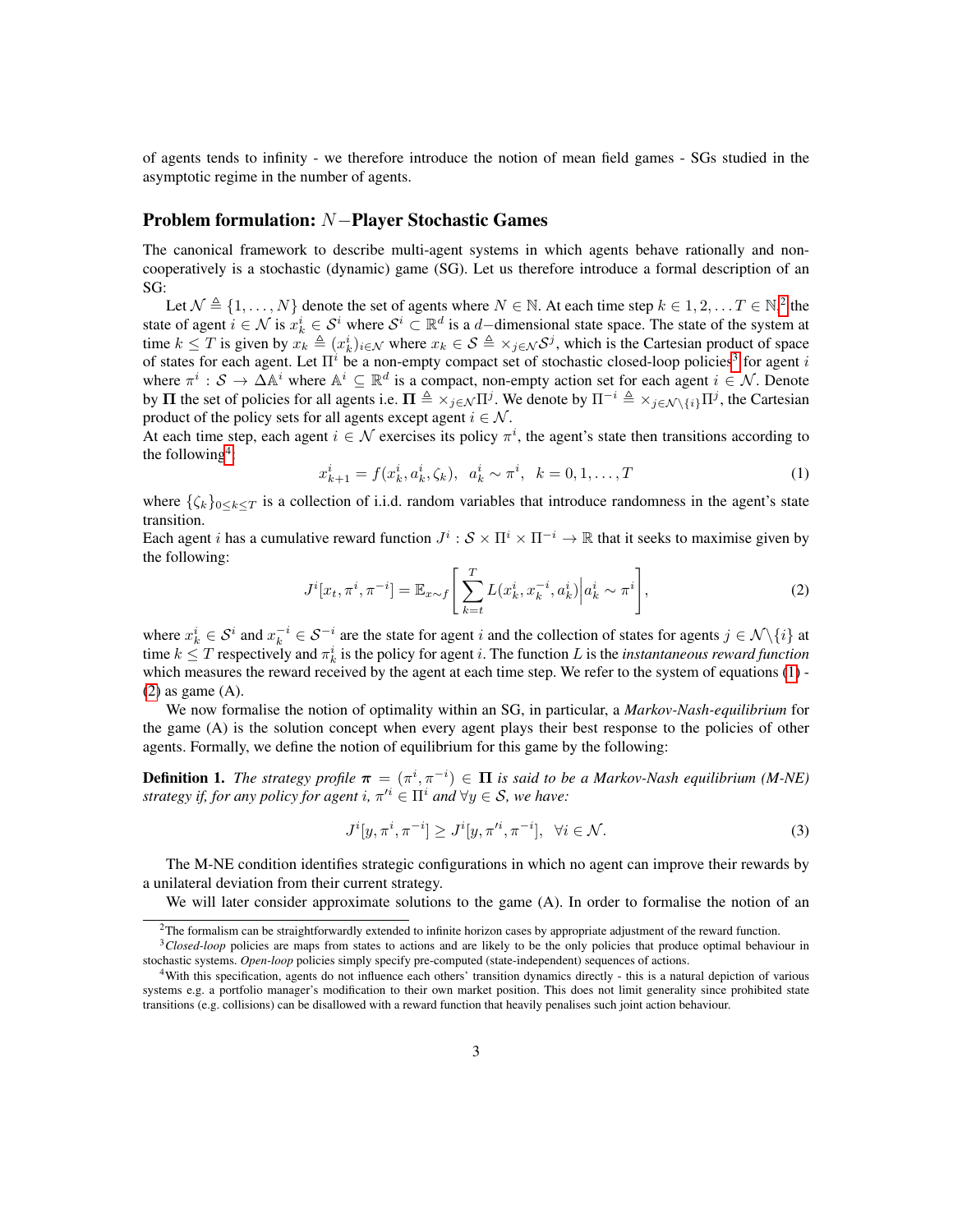approximate solution, we introduce  $\epsilon$ *-Markov-Nash equilibria* ( $\epsilon$ -M-NE) which extends the concept of M-NE to strategy profiles in which the incentive to deviate never exceeds some fixed constant. The notion of an  $\epsilon$ –M-NE can be described using an analogous condition to [\(3\)](#page-2-5). Formally, the strategy profile  $(\pi^i, \pi^{-i}) \in \Pi$ is an  $\epsilon$ —Markov-Nash equilibrium strategy profile if for a given  $\epsilon > 0$  and for any individual strategy for agent  $i, \pi'^i \in \Pi^i$  we have that  $\forall y \in \mathcal{S}$ :

$$
J^{i}[y,\pi^{i},\pi^{-i}] \ge J^{i}[y,\pi'^{i},\pi^{-i}] - \epsilon, \quad \forall i \in \mathcal{N}.
$$
 (4)

Although in principle, methods within RL such as TD learning can be used to compute the equilibrium policies [\(Sutton and Barto 1998\)](#page-13-6), learning takes place in the product space of the state space and the set of actions across agents, so the problem complexity grows exponentially with the number of agents.

A second issue facing RL within MASs is the appearance of non-stationarity produced by other adaptive agents. During the learning phase, agents update their policies and thus the way they influence the system. In a non-cooperative MAS with even just a few agents learning independently, the presence of other adaptive agents induces the appearance of a non-stationary environment from the perspective of an individual agent. This in turn may severely impair the agent's own reinforcement learning process and lead to complex and non-convergent dynamics [\(Tuyls and Weiss 2012\)](#page-13-4).

With these concerns, we present an alternative approach which involves studying the game (A) in an asymptotic regime as  $N \to \infty$ . This results in a mean field game - an SG with an infinite population which, as we shall show is both reducible to a single OCP and has M-NE that are  $\epsilon$ -M-NE for N−player SGs where  $\epsilon \sim \mathcal{O}(\frac{1}{\sqrt{2}})$  $\frac{1}{\overline{N}}$ ).

In order to show the discrete-time mean field game is reducible to single OCP, we demonstrate that they belong to a class of games known as dynamic potential games (PGs). Before considering the mean-field game case, let us formally define a PG in the context of an N−player SG:

**Definition 2.** An SG is called a (dynamic) potential game (PG) if for each agent  $i \in \mathcal{N}$  and for any given *strategy profile*  $\pi \in \Pi$  *there exists a potential function*  $\Omega : \cdot \times \Pi^i \times \Pi^{-i} \to \mathbb{R}$  *that satisfies the following*  $condition \,\forall \pi'^i \in \Pi^i$ :

$$
J^{i}[\cdot,(\pi^{i},\pi^{-i})] - J^{i}[\cdot,(\pi'^{i},\pi^{-i})] = \Omega[\cdot,(\pi^{i},\pi^{-i})] - \Omega[\cdot,(\pi'^{i},\pi^{-i})].
$$
\n(5)

A PG has the property that any agent's change in reward produced by a unilateral deviation in their strategy is exactly expressible through a single global function. In PGs - the (Nash) equilibria can be found by solving an OCP [\(Monderer and Shapley 1996\)](#page-13-7). This is a striking result since obtaining the solution to an OCP is, in general, an easier task than standard methods to obtain equilibria which rely on fixed point arguments.

### Mean Field Games

In this section, we introduce a mean field game (MFG) which is a central framework to our approach. Mean field game theory is a mathematical formalism that handles large-population systems of non-cooperative rational agents. MFGs are formulated as SGs in the form (A) analysed at the asymptotic limit as the number of agents tends to infinity. This formulation enables the collective behaviour of agents to be jointly represented by a probability distribution over the state space [\(Lasry and Lions 2007\)](#page-12-4).

The MFG formulation results in a description of the agents' optimal behaviour that is compactly characterised by a coupled system of partial differential equations. However, obtaining closed analytic solutions (or even approximations by tractable numerical methods) for the system of equations is often unachievable but for specific cases.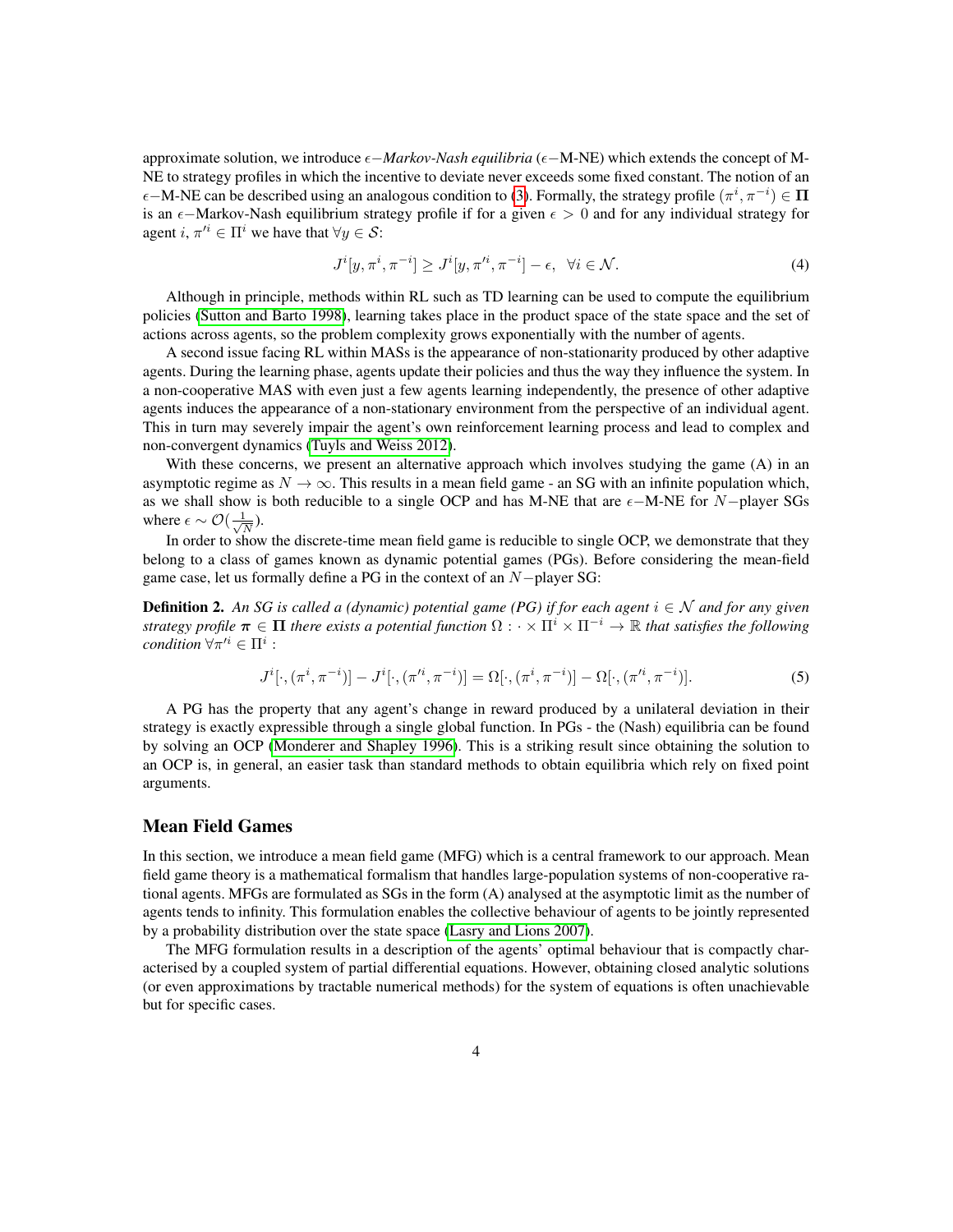This work offers a solution to this problem; in particular we introduce a learning procedure by which the equilibria of MFG can be learned by adaptive agents. Beginning with the case in which the number of agents is finite, we introduce the following empirical measure which describes the  $N$  agents' joint state at time  $k$ :

<span id="page-4-0"></span>
$$
m_{x_k} \triangleq \frac{1}{N} \sum_{i=1}^{N} \delta_{x_k^i},\tag{6}
$$

where  $x_k^i \in \mathcal{S}$  and  $\delta_x$  is the Dirac-delta distribution evaluated at the point  $x \in \mathcal{S}$ .

We now study a game with an infinite number of agents by considering the formalism the  $N-p$ layer game (A) in the asymptotic regime as  $N \to \infty$  which allows us to treat the ensemble in [\(6\)](#page-4-0) as being continuously distributed over S. We call this limiting behaviour the *mean field limit* which is an application of the law of large numbers for first order (strategic) interactions in the game (A). We observe that by taking the limit as  $N \to \infty$  and using de Finetti's theorem<sup>[5](#page-4-1)</sup>, we can replace the empirical measure [\(6\)](#page-4-0) with a probability distribution  $m \in \mathbb{P}(\mathcal{H})$  where  $\mathbb{P}(\mathcal{H})$  is a space of probability measures. The distribution m describes the joint locations of all agents in terms of a distribution.

With this structure, instead of agents responding to the actions of other agents individually, each agent now performs its actions in response to the mass which jointly represents the collection of states for all agents.

As is standard within the MFG framework [\(Lasry and Lions 2007\)](#page-12-4), we assume that the MFG satisfies the *indistinguishably property* - that is the game is invariant under permutation of the agents' indices.

The following concept will allow us to restrict our attention to games with a single M-NE:

**Definition 3.** The function  $v$  :  $\mathbb{P}(\mathcal{H}) \times \cdot \to \mathbb{R}$  is said to be strictly monotone in the  $L^2$ - norm given  $m_1, m_2 \in \mathbb{P}(\mathcal{H})$  *if the following is satisfied:* 

$$
\int_{\mathcal{S}} (v(m_1, \cdot) - v(m_2, \cdot))(m_1 - m_2) dx \ge 0 \implies m_1 \equiv m_2.
$$

The strict monotonicity condition means that in any given state, agents prefer a lower concentration of neighbouring agents. This property is a natural feature within many practical applications in which the presence of others reduces the available rewards for a given agent e.g. spectrum sharing [\(Ahmad et al. 2010\)](#page-12-5). We make use of the following result which is proved in (Lasry and Lions  $2007$ )<sup>[6](#page-4-2)</sup>:

Proposition 1 (Lasry & Lions, 2007). *If the instantaneous reward function of a MFG is strictly monotone in*  $m \in \mathbb{P}(\mathcal{H})$ *, then there exists a unique M-NE for the MFG.* 

# MAS with Infinite Agents

To develop a learning procedure that scales with the number of agents, we now consider the game (A) in the mean-field limit. We shall demonstrate that this procedure allows us to reduce the game (A) to a strategic interaction between an agent and an entity that represents the collection of other agents. This plays a key role in reducing the problem complexity and collapsing it to a single OCP.

We shall firstly define the N−player stochastic game (A) in the asymptotic regime. We note that in light of the *indistingushability criterion*, we can drop the agent indices:

<span id="page-4-1"></span><sup>&</sup>lt;sup>5</sup>Given a sequence of indexed random variables  $x_1, x_2, \ldots$  which are invariant under permutations of the index, De Finetti's theorem [\(de Finetti 1931\)](#page-12-6) ensures the existence of the random variable  $m_{x_k}$  in [\(6\)](#page-4-0) in the limit as  $N \to \infty$ .

<span id="page-4-2"></span><sup>&</sup>lt;sup>6</sup>In [\(Lasry and Lions 2007\)](#page-12-4) the result is proven for mean field games with continuous action and state spaces in continuous time. The corresponding results for discrete games (discrete state space, time and action set) have also been proven (see theorem 2, pg 6 in [\(Gomes, Mohr, and Souza 2010\)](#page-12-7)).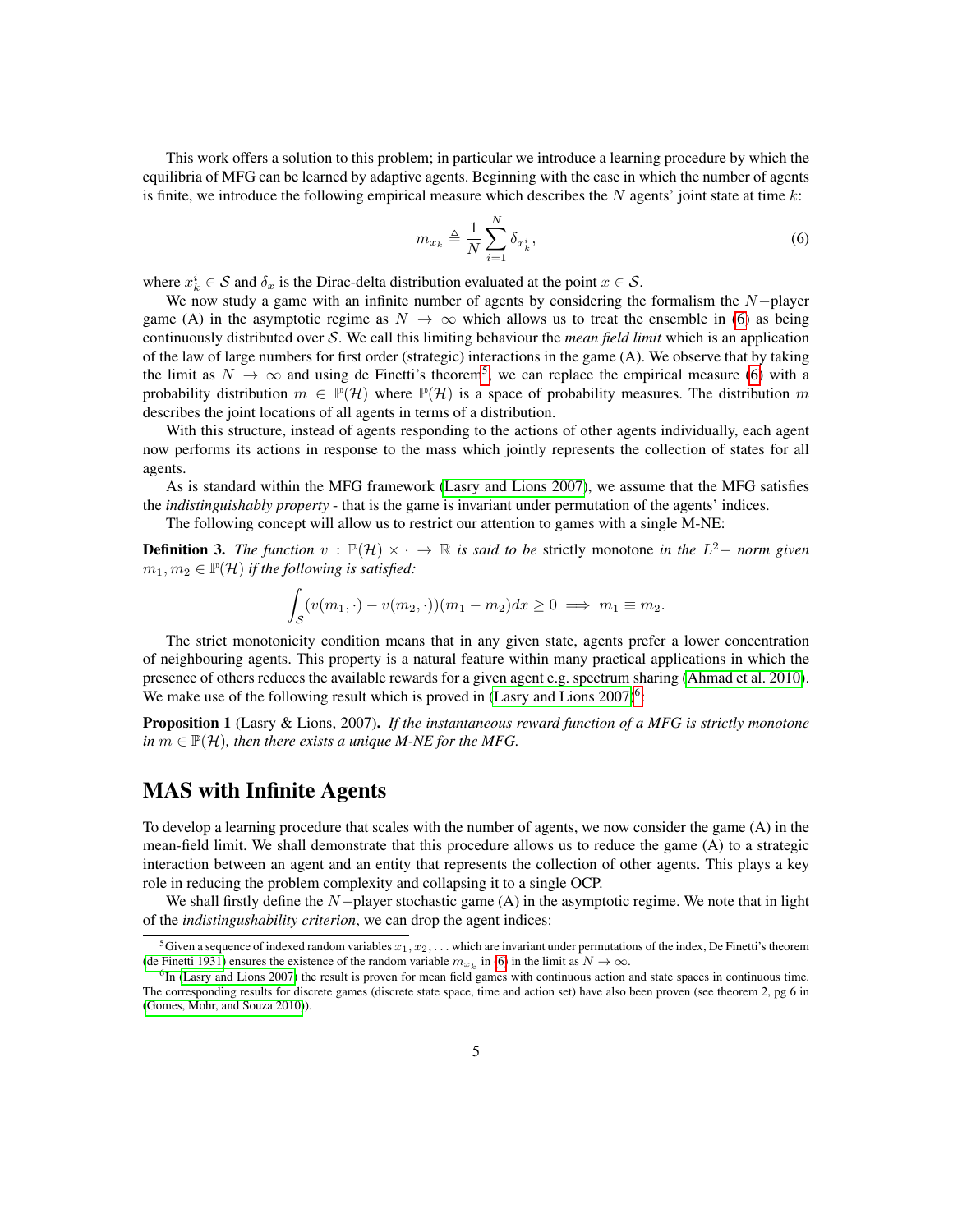Definition 4 (Discrete-Time Mean Field Game). *We call the following system a discrete-time mean field game if its dynamics can be represented by the following system:*

<span id="page-5-1"></span><span id="page-5-0"></span>
$$
x_{k+1} = f(x_k, a_k, \zeta_k) \tag{7}
$$

$$
m_{x_{k+1}} = g(m_{x_k}, \mathbf{a}_k),\tag{8}
$$

where  $a_k \sim \pi$  for some  $\pi \in \Pi$  and  $a_k = (a_k)_{i \in \mathcal{N}}$ ,  $k \in [0, 1, \ldots, T]$ , for a given time horizon  $T < \infty$ ,  $m_{x_k} \in \mathbb{P}(\mathcal{H})$  is the agent density corresponding to the asymptotic distribution [\(6\)](#page-4-0) evaluated at  $x_k \in \mathcal{S}, \pi_k$  is a policy exercised at each time step  $k \leq T$  and  $\zeta_k$  is an i.i.d. variable which captures the system stochasticity. We refer to the system  $(7) - (8)$  $(7) - (8)$  $(7) - (8)$  as game  $(B)$ .

Given  $m_{x_t}$  and  $\pi \in \Pi$  with the agent index removed, we consider games where each agent has the following reward function:

$$
J[x_t, \pi, m_{x_t}] = \mathbb{E}\Big[\sum_{k=t}^{T} L(x_k, m_{x_k}, a_k)\Big| a_k \sim \pi\Big],\tag{9}
$$

where  $x_t \in S$  is some initial state and  $a_k$  is the action taken by the agent.

We are now in a position to describe a MFG system at equilibrium i.e. when each agent plays a bestresponse to the actions of other agents.

Given some initial state  $x_t \in S$ , the joint solution  $(\tilde{\pi}, \tilde{m})$  to the game (B) is described by the following triplet of equations which describes the M-NE:

<span id="page-5-3"></span><span id="page-5-2"></span>
$$
\tilde{\pi} \in \underset{\pi \in \Pi}{\operatorname{argmax}} J[x_t, \pi, \tilde{m}_{x_t}],\tag{10}
$$

$$
\tilde{x}_{k+1} = f(\tilde{x}_k, \tilde{a}_k, \zeta_k), \ \tilde{a}_k \sim \tilde{\pi} \in \Pi
$$
\n(11)

$$
\tilde{m}_{\tilde{x}_{k+1}} = g(\tilde{m}_{\tilde{x}_k}, \tilde{\mathbf{a}}_k), \ \tilde{\mathbf{a}}_k = (\tilde{a}_k)_{i \in \mathcal{N}}, \tag{12}
$$

where as before,  $\{\zeta_k\}_{0\leq k\leq T}$  is a collection of i.i.d random variables and,  $m_{\tilde{x}}$  is the agent density induced when the policy  $\tilde{\pi}$  is exercised by each agent.

An important feature of the system [\(10\)](#page-5-2) - [\(12\)](#page-5-3) is that the agent's problem is reduced to a strategic interaction between itself and a single entity  $\tilde{m}_x$ . This property serves a crucial role in overcoming the appearance of non-stationarity in an environment with many adaptive learners since the influence of all other agents on the system is now fully captured a single entity  $\tilde{m}_x$  which, influences the system dynamics in a way that an adaptive agent can learn its optimal policy.

Existing methods of computing equilibria in MFGs however rely on the agents having full knowledge of the environment to compute best responses and involve solving to non-linear partial differential equations [\(Cardaliaguet and Hadikhanloo 2017;](#page-12-2) [Cardaliaguet et al. 2015\)](#page-12-8) which, in a number of cases leads to intractability of the framework. MFGs are closely related to anonymous games - games in which the agents' rewards do not depend on the identity of the agents they interact with (but do depend on the interacting agents' strategies). Multi-agent learning has been studied for anonymous games [\(Kash, Friedman,](#page-12-9) [and Halpern 2011\)](#page-12-9) however, this approach requires agents to fix their policies over *stages* and to explicitly compute approximate best-responses. In the following sections of the paper, we develop a technique which enables equilibrium policies of MFGs to be computed by adaptive learners in an unknown environment without solving partial differential equations.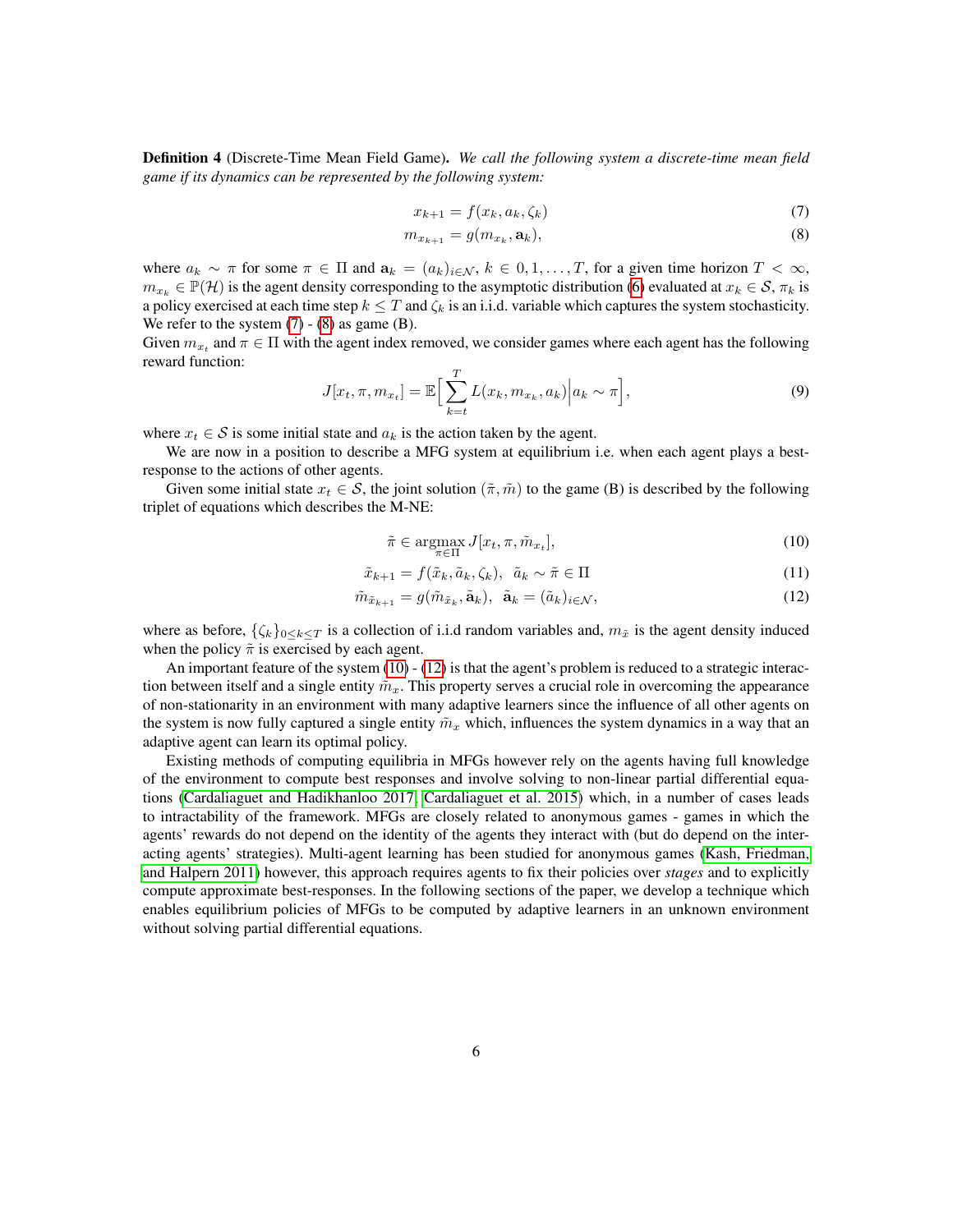# Theoretical Contribution

### Mean Field Games are Potential Games

We now demonstrate that the discrete-time MFG problem (B) is reducible to an objective maximisation problem. By proving that the discrete-time mean field game is a PG, the following theorem enables us to reduce the problem to a single OCP:

#### <span id="page-6-0"></span>Theorem 1. *The discrete-time mean field game (B) is a PG.*

We defer the proof of the theorem to the appendix. The key insight of Theorem [1](#page-6-0) is that the M-NE of MFGs can be computed by considering a general form of a *team game* in which each agent seeks to maximise the potential function. Crucially, thanks to Theorem [1,](#page-6-0) the problem of computing the equilibrium policy is reduced to solving a control problem for the potential function.

### Learning in Large Population MAS

We now develop a model-free decentralised learning procedure based on a variant of fictitious play using the potentiality property. This generates a sequence of polices that converges to the M-NE of the discretetime MFG.

Firstly, it is necessary to introduce some concepts relating to convergence to equilibria:

**Definition 5.** Let  $\{\pi^{i,n}\}_{n\geq 1}$  be a set of policies for agent  $i\in\mathcal{N}$ . We define a path by a sequence of strategies  $\rho^i_\pi \triangleq (\pi^{i,n})_{n\geq 1} \in \times_{n\geq 1} \overline{\Pi}^i$ , where  $\pi^{i,n+1}$  is obtained from an update of  $\pi^{i,n}$  using some given learning *rule.*

**Definition 6.** Given  $\pi^{-i} \in \Pi^{-i}$ , the path  $\rho^i_\pi \in \times_{n\geq 1} \Pi^i$  is called an improvement path for agent i if after *every update the agent's expected reward increases, formally an improvement path satisfies the following condition:*

$$
J^{i}[\cdot, \pi^{i,n+1}, \pi^{-i}] \ge J^{i}[\cdot, \pi^{i,n}, \pi^{-i}], \quad \forall i \in \mathcal{N}.
$$
 (13)

Definition 7. *A path converges to equilibrium if each limit point is an equilibrium.*

We now describe a 'belief-based' learning rule known as fictitious play [\(Brown 1951\)](#page-12-3) of which our method is a variant: Let  $\rho^i_\pi \in X_{n\geq 1} \Pi^i$  be a path, then the learning rule is a *fictitious play process* (FPP) if the update in the sequence  $\{\pi^{i,n}\}_{n\geq 1}$  is performed  $\forall x \in S, \forall i \in \mathcal{N}$  as follows:

$$
\sup_{\pi' \in \Pi} J^i[x, \pi', \pi^{-i,n}] = J^i[x, \pi^{i,n+1}, \pi^{-i,n}], \tag{14}
$$

so that  $\pi^{i,n+1}$  is a best-response policy against  $\pi^{-i,n}$ .

If the FPP converges to equilibrium then we say that the game has the *fictitious play property*.

We now apply these definitions to the case of MFGs. We note that by the indistinguishability assumption for MFGs, we can drop the agent indices in each of the above definitions. We define the FPP for the MFG (B) by the following learning procedure  $\forall x \in S$ :

$$
\sup_{\pi' \in \Pi} J[x, \pi', \bar{m}^n_x] = J[x, \pi^{n+1}, \bar{m}^n_x], \ \ \bar{m}^n_x \triangleq \frac{1}{n} \sum_{j=1}^n m^j_x
$$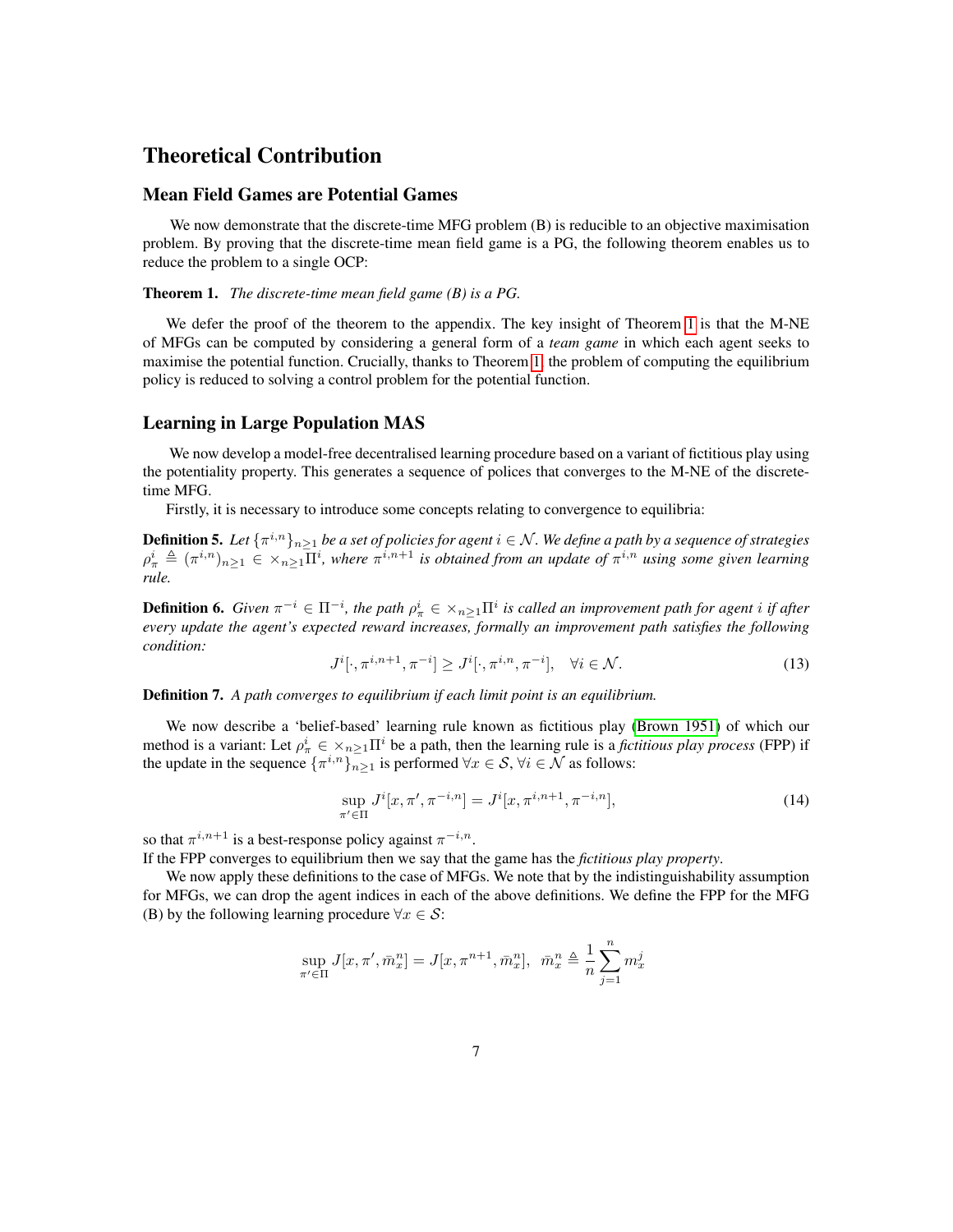so that  $\pi^{n+1}$  is a best-response policy against  $\bar{m}_x^n$  which summarises each agent's belief of the joint state of all agents after the  $n^{th}$  update.

In order to solve game (B) we therefore seek a learning process that produces a sequence  $\{(\pi^n, m^n)\}_{n\geq 1}$ for which  $\{\pi^n\}_{n\geq 1}$  is an improvement path for the policy  $\pi^n$ .

For the discrete-time MFG, we shall seek a pair  $(\pi^n, m^n) \in \Pi \times \mathbb{P}(\mathcal{H})$  that converges to equilibrium as  $n \to \infty$  so that the sequence  $\{(\pi^n, m^n)\}_{n \in \mathbb{N}}$  converges to a cluster point  $(\tilde{\pi}, \tilde{m})$  which is a solution to (B).

Our convergence result is constructed using results that we now establish. Before proving the result we report an important result in the model-based setting:

Proposition 2 (Cardaliaguet, Hadikhanloo; 2017). *Mean Field Games have the fictitious play property.*

This result was established in [\(Cardaliaguet and Hadikhanloo 2017\)](#page-12-2) within a continuous-time and modelbased setting. Here, given some initial belief about the distribution  $m<sup>n</sup>$  and some initial value function  $v^n$  associated to each agent's problem, the agents update the pair  $(v^n, m^n)$  according to a (model-based) fictitious play procedure. This produces a paired sequence  $\{(v^n, m^n)\}_{n\geq 1}$  for which  $\lim_{n\to\infty}(v^n, m^n)$  $(\tilde{v}, \tilde{m})$  where  $(\tilde{v}, \tilde{m})$  is joint solution to the continuous-time MFG.

In order to compute the best responses at each step, the FPP discussed in [\(Cardaliaguet and Hadikhanloo](#page-12-2) [2017\)](#page-12-2) requires agents to use knowledge of their reward functions. Moreover, the agents' update procedure involves solving a system of partial differential equations at each time step. Obtaining closed solutions to this system of equations is generally an extremely difficult task and often no method of obtaining closed solutions exists.

We are therefore interested in procedures for which agents can achieve their M-NE policies by simple adaptive play with no prior knowledge of the environment. We are now in position to state our main result:

**Theorem 2.** There exists a fictitious-play improvement path process such that the sequence  $\{(\pi^n,m^n)\}_{n\geq 1}$   $\in$  $\Pi \times \mathbb{P}(\mathcal{H})$  *converges to an*  $\epsilon$ *-M-NE of the game (A).* 

The following corollary demonstrates that we can construct a learning procedure that leads to an improvement path, the limit point of which is a solution of the MFG (B).

<span id="page-7-0"></span>**Corollary 1.** Let  $\{(u^n, m^n)\}_{n\geq 1}$  be a mean field improvement path generated by an actor-critic fictitious play method, then  $\{(u^n, m^n)\}$  converges to a cluster point  $\{(u, m)\}$ . Moreover, the cluster point  $\{(u, m)\}$ *is a solution to (B).*

Corollary [1](#page-7-0) immediately leads to our method which computes the optimal policies for the MFG (B). The method uses an actor-critic framework with TD learning on the critic and policy gradient on the learner. An episode is simulated using some initial belief over the distribution  $m$  over S. The agent then updates its policy using an actor-critic and updates the distribution  $m<sup>k</sup>$  fictitiously.

#### The Approximation Error

In this section, we show that the Nash equilibria generated by the game (B) are approximate equilibria for the  $N-p$  layer stochastic game (A).

<span id="page-7-1"></span>**Theorem 3.** Let  $\bar{\pi}, \tilde{\pi} \in \Pi$  be the NE strategy profile for the game (A) and game (B) respectively and let be *a NE strategy profile for the MFG (B). Let*  $\tilde{m}_x$  *and*  $\tilde{m}_x$  *be the distributions generated by the agents in the mean field game and the*  $N$ *-player SG respectively; then there exists a constant*  $c > 0$  *s.th*  $\forall x \in S$ *:* 

$$
|J(x,\tilde{\pi},\tilde{m}_x) - J(x,\bar{\pi},\bar{m}_x)| < c\sqrt{N}.\tag{15}
$$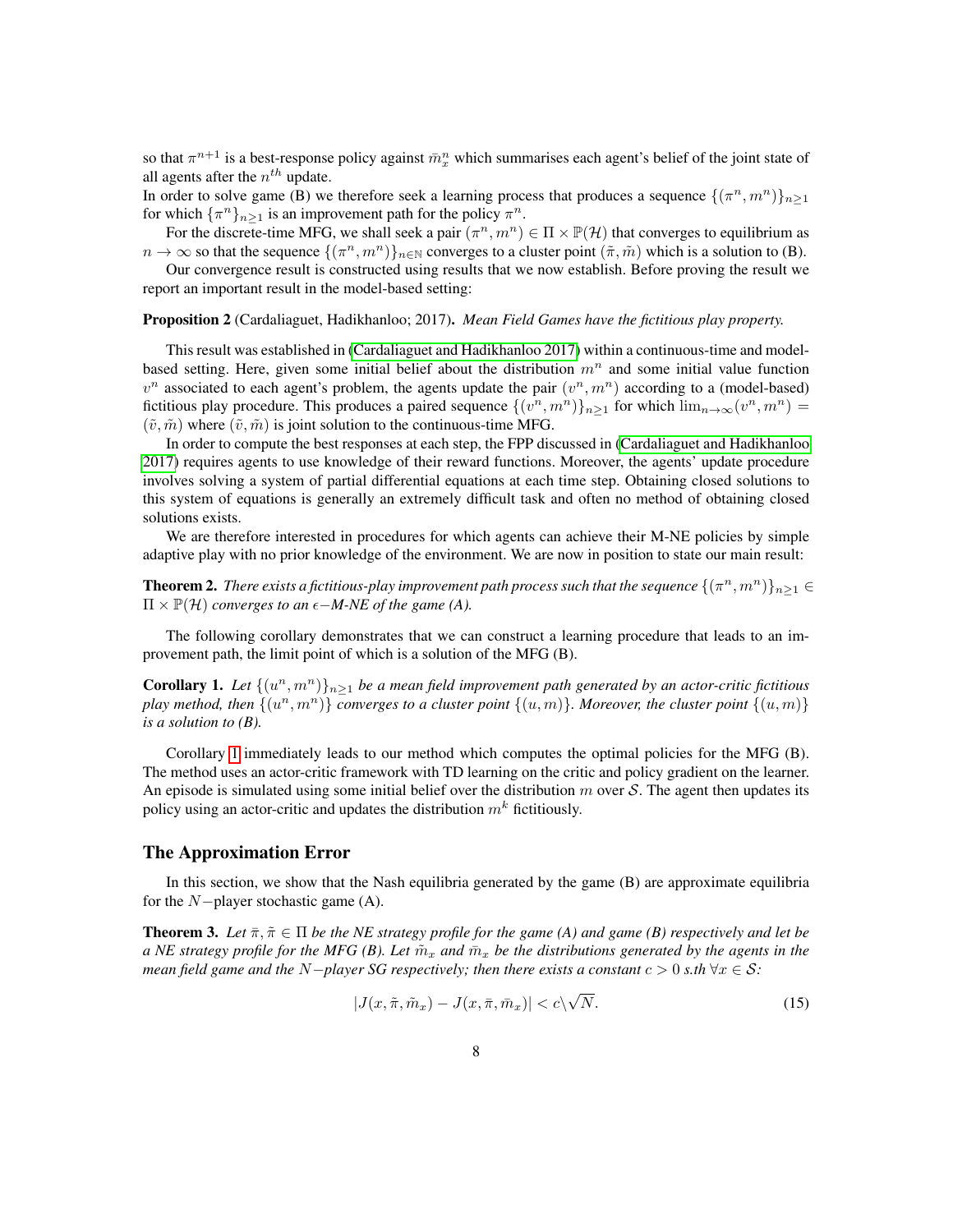Theorem [3](#page-7-1) says that the solution to the MFG (B) is in fact an  $\epsilon$ -M-NE to the N-agent SG (A). Moreover, the approximation error from using a MFG to approximate the N-player game is  $\mathcal{O}(\frac{1}{\sqrt{2}})$  $\frac{1}{\overline{N}}$ .

As a direct consequence of theorem [3,](#page-7-1) we can use the actor-critic fictitious play method on the MFG formulation (B) to compute near-optimal policy solutions of the stochastic game (A). Moreover, the error produced by the mean field approximation vanishes asymptotically as we consider systems with *increasing* numbers of agents.

## Experiments

To investigate convergence of our method, we present three experiments drawn from benchmark problems within economics and control theory that involve large populations of strategically interacting agents. In each case, we show that our method converges to an M-NE policy.

We firstly demonstrate the use of our technique in a (stochastic) congestion game, testing the convergence to a stationary policy in a large-population system with a complicated reward structure. The second problem is a supply and demand problem that we formulate as an SG allowing us to test convergence to optimal policies in dynamic problems requiring long-term strategic planning in the presence of other learning agents. This demonstrates that our method is able to overcome the non-stationary interference of other adaptive agents. Lastly, we apply our method to study a multi-agent generalisation of a fundamental problem within optimal control theory, namely the linear quadratic control (LQC) problem. The analytic solution of the LQC problem allows us to verify that our method converges to a known M-NE policy.

#### Experiment 1: *Spatial Congestion Game*

In the spatial congestion game the rewards are dependent on the agents' use of a shared resource (a subregion of  $S \subset \mathbb{R}^2$ ) and the number agents using that resource. Games of this type are known as *congestion games* and represent a large class of interactions e.g. spectrum sharing problems.

In the spatial congestion (SC) game there are N agents, given some initial position  $x_0 \in S$ , each agent chooses an action in order to move to a desired location  $x_T \in S$  which is a terminal state. Certain areas of S are more desirable to occupy than others, however the agents are averse to occupying crowded areas - they receive the largest rewards for occupying parts of  $S$  that are both desirable and have relatively low concentrations of agents. The agents simultaneously select a movement vector  $u \in \mathbb{R}^{2\times 1}$  resulting in movement to a terminal state  $x_T$ . Each agent then receives its reward L which depends on the desirability of the location and the concentration of agents  $m_{x_T}$  at  $x_T$ .

Formally, we model the desirability of a region  $x_t \in S$  at time t as<sup>[7](#page-8-0)</sup>:

$$
L(x_t, m_{x_t}) = \frac{1}{2\pi\sqrt{|\Sigma|}} \frac{e^{-(x_t - \mu)^T \Sigma^{-1} (x_t - \mu)}}{(1 + m_{x_t})^{\alpha}},
$$

where  $m_{x_t} \in \mathbb{P}(\mathcal{H})$  is the density of agents at the point  $x_t$  and  $\mu \in \mathbb{R}^2$ ,  $\Sigma \propto 1_{2 \times 2}$  are given parameters representing the mean and spread of the distribution of the rewards over S. The map  $L : S \times \mathbb{P}(\mathcal{H}) \to \mathbb{R}$ measures the instantaneous reward for an agent at  $x_t$  with a local agent density  $m_{x_t}$ . The parameter  $\alpha > 0$ is a measure of each agent's averseness to occupying the same region as other agents with higher values representing greater averseness.

Given some initial position  $x_0 \in S$  and  $u \in \mathbb{R}^{2\times 1}$ , the transition dynamics are given by the following expression:

$$
x_T = f_1(x_0, u, \epsilon) \triangleq A_1 x_0 + B_1 u + \sigma_1 \epsilon,
$$
\n(16)

<span id="page-8-0"></span><sup>&</sup>lt;sup>7</sup>We note that the function L is continuously differentiable in S so that assumption 2 is *a fortiori* satisfied, moreover, it can be easily verified that assumption 3 holds.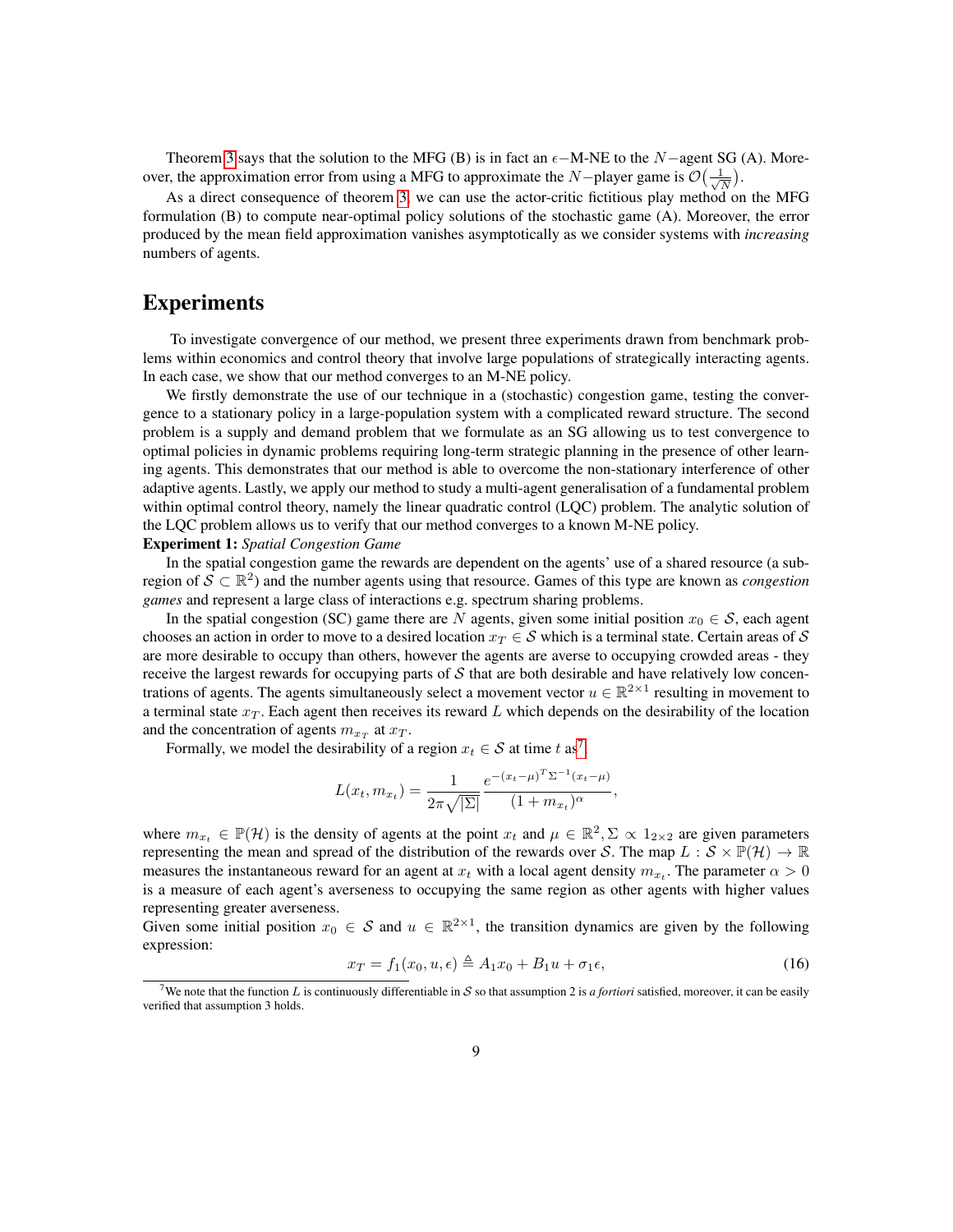

Figure 1: a) Rewards over 2000 episodes of training for a Gaussian distribution of desirability. b) agent distributions for different averseness parameter  $\alpha$ . c) agent distribution for bimodal Gaussian function reward function.

where  $\epsilon \sim \mathcal{N}(0, \sigma_{\epsilon}); \sigma_1, A_1, B_1 \propto 1_{(2 \times 2)}$  and  $c, \sigma_{\epsilon} \in \mathbb{R}^+$ . The reward function for an agent is then given by the following expression:

$$
J[x_0, \pi, m_{x_0}] = \mathbb{E}_{x_T \sim f_1} \Big[ L(x_T, m_{x_T}) - \frac{1}{2} u^T R u \Big| u \sim \pi \Big],
$$

where  $R = \eta 1_{(2\times 2)}$  is a control weight matrix and  $\eta \in \mathbb{R}$  is the marginal control cost (cost of movement). Using the indistingishability condition, we have omitted agent indices.

At equilibrium each agent optimally trades-off state-dependent rewards with its proximity to nearby agents. The problem generalises the beach domain problem studied in [\(Devlin et al. 2014\)](#page-12-10) since we now consider a reward function with state dependency. In particular, the desirability over  $S$  is described by a Gaussian function over S. Moreover the problem we now consider consists of a system with  $1000$  interacting agents. The problem is also closely related to the spectrum sharing problem, see [\(Ahmad et al. 2010\)](#page-12-5). In accordance with the theory, our method converges to a stable policy - after 2,000 episodes of training we find that the agent's policy and rewards stabilise Figure 1.a). Figure 1.b) shows the terminal distribution of agents over S for  $\alpha \in \{1.0, 2.0, 3.0\}$ . We observe that the agents learn to optimally trade-off state-dependent rewards with distance from neighbouring agents resulting in a fixed terminal distribution of agents. As expected, the agents disperse themselves further as the value of  $\alpha$  is increased - in all cases converging to a stable distribution over  $S$ .

Figure 1.c) shows the distribution of agents for a more complicated reward structure specified by a mixture of two Gaussians over S with peaks at  $(-1, 0)$  and  $(0, 0)$ ). We initialise the agents at the point  $(1, 0)$ . In this case, an individual agent's reward is given by the following expression:

$$
J[x_0, \pi, m_{x_0}] = \mathbb{E}_{x_T \sim f_1} \Big[ \sum_{i=1}^2 L_i(x_T, m_{x_T}) - \frac{1}{4} u_i^T R u_i \Big]
$$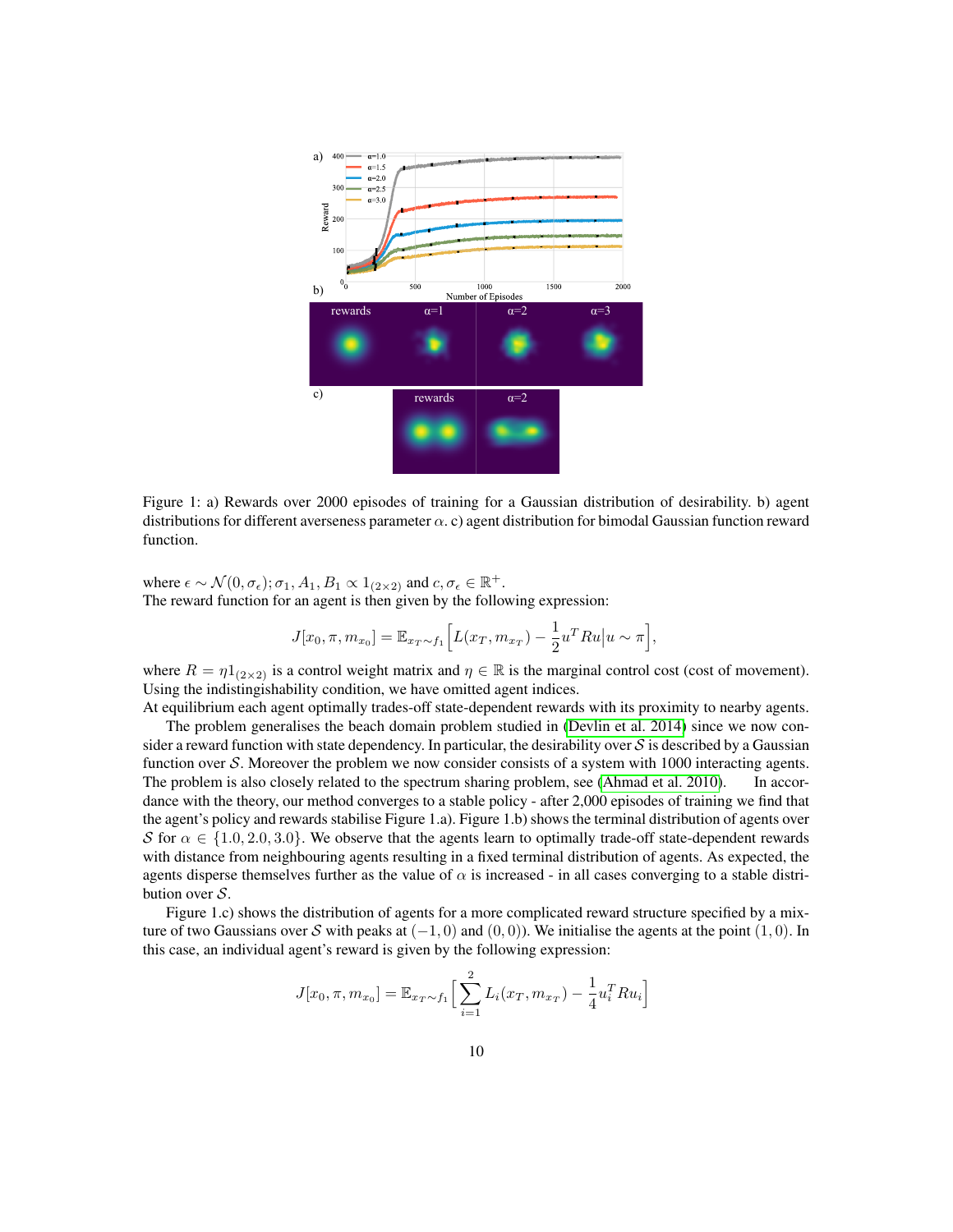

Figure 2: a) Paths of agents with different initial points (coordinates indicated) for cost of movement  $\eta = 2$ . Shown in black is the path of the rewards (demand) and in purple is the path of agents with  $\eta = 0$ . b) The intra-episode rewards for the paths show in a). Note incursion of negative rewards.

where  $L_i(x_t, m_{x_t}) \triangleq [16\pi^2 |\Sigma_i|]^{-\frac{1}{2}} e^{-(x_t-\mu_i)^T \Sigma_i^{-1} (x_t-\mu_i)}$ 

 $\cdot (1 + m_{x_t})^{-\alpha}$  and  $u_i \sim \pi$ . Since learning is internal to each agent, a possible (suboptimal) outcome is for the agents to cluster at the nearest peak of rewards. However, using our method, the agents learn to spread themselves across the state space and distribute themselves across both peaks.

### Experiment 2: *Supply with Uncertain Demand*

Optimally distributing goods and services according to demand is a fundamental problem within logistics and industrial organisation. In order to maximise their revenue, firms must strategically locate their supplies given some uncertain future demand whilst considering the actions of rival firms which may reduce the firm's own prospects.

We now apply our method to a supply and demand problem in which individual firms seek to maximise their revenue by strategically placing their goods when the demand process has future uncertainty. The demand process, which quantifies the level of demand associated with each point in space, is *a priori* unknown and is affected by the actions of thousands of rival firms. Each firm directs supply of its goods to regions in time and space however, the firms face transport costs so that each firm seeks to optimally trade-off transportation costs and tracking the demand. As firms begin to concentrate on a particular area of demand, the sale opportunities diminish, reducing the rewards associated to that region of demand.

We model this problem as an episodic problem with a distribution of rewards traversing a path through the state space  $S \in \mathbb{R}^2$  (illustrated in Figure 2.a)). Agents seek to locate themselves in areas of high concentrations of rewards for a fixed number (30) time steps. The agents are penalised for both movement and occupying areas with a high density of other agents. The experiment tests the ability of the method to avoid convergence to suboptimal outcomes. In particular, movement costs are highly convex so traversing the path of rewards leads to low overall rewards.

Figure 2.a) illustrates the path of the agents after training for several different initial positions. An inter-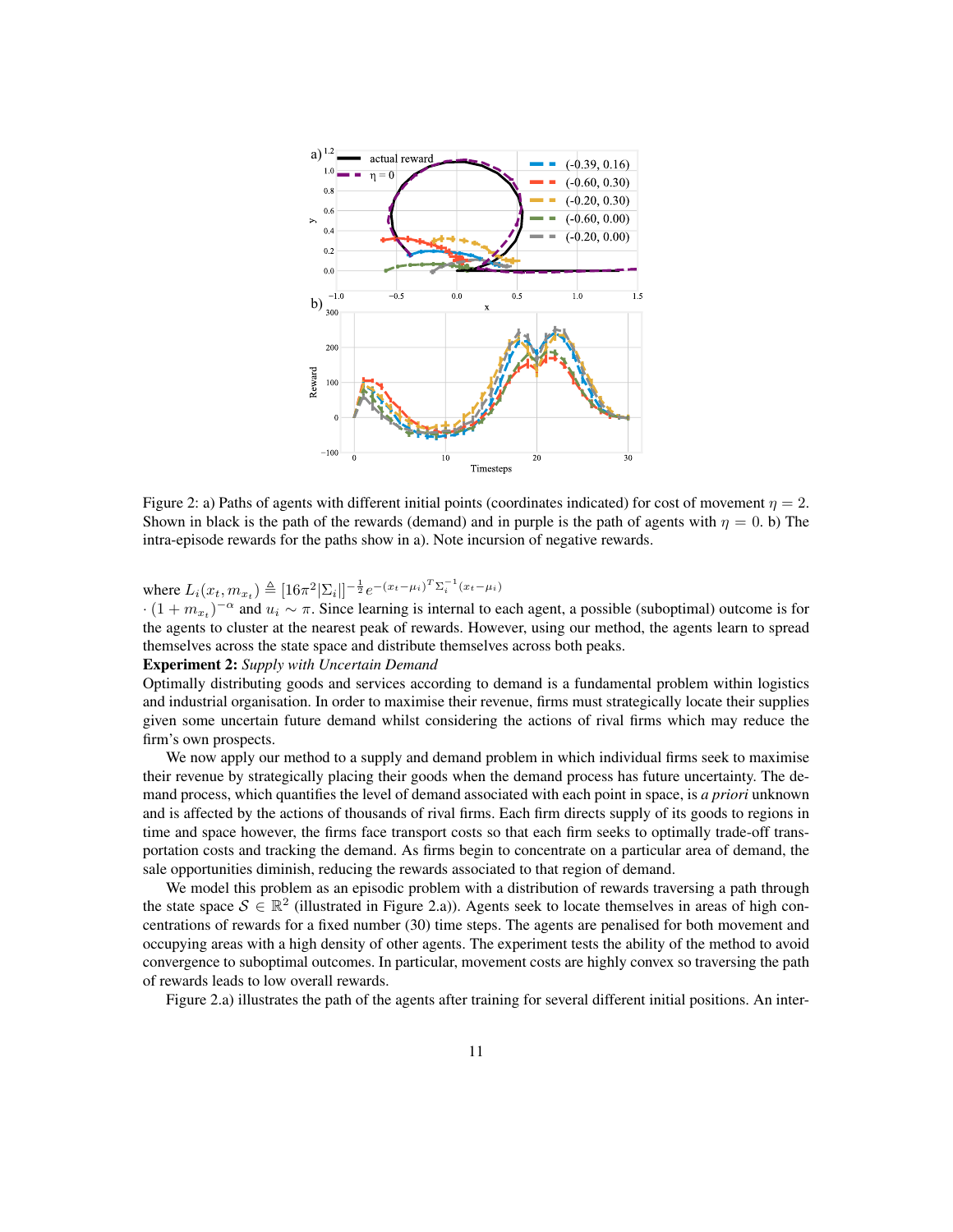esting outcome is that with non-zero movement costs, the agents learn to move horizontally to intersect the path of the rewards at a later time. This behaviour conforms with intuition - to maximise long-term rewards the agents must choose a path that initially incurs higher costs, forgoing immediate rewards whilst they traverse the regions with sparse rewards.

Figure 2.b) shows that the agents are able to learn to initially incur negative rewards to maximise their cumulative payoffs. Without long-term planning each agent would attempt to trace the same path as the rewards. Such a strategy would lead to reduced overall rewards since attempting to match the locations of the rewards is prohibitively costly. Setting  $\eta = 0$  we see that the agents trace the path of the rewards (represented by the dashed purple line in Figure 2.a)).

#### Experiment 3: *Mean-Field Linear Quadratic Regulator*

The linear quadratic control (LQC) problem is a fundamental problem within optimal stochastic control theory (OSCT). It concerns a system whose transition dynamics evolves according to a stochastic process that is linearly controlled subject to quadratic costs. The LQC problem essentially captures the local problem of a large class of problems in OSCT and can be solved analytically, the solution being given by the linearquadratic regulator [\(Bardi 2012;](#page-12-11) [Xu 2007\)](#page-13-8). LQC models have been extended to mean field interactions in which a large population of agents affect the dynamics of a system using linear controls subject to quadratic control costs and a cost term which depends on the actions of other agents.

The reward function for the LQC problem is given by:

$$
J[x_0, u, m_{x_0}] = \mathbb{E}_{x_T \sim f_2} \Big[ \sum_{t=0}^{T_n} \{ C(x_t, \bar{m}_{x_t}) - \frac{1}{2} u_t^T R u_t \} \Big],
$$

where  $C(x_t, m_{x_t}) \triangleq -(x_t - \alpha)^T Q_t(x_t - \alpha)$ .

At time  $k \leq T_n$ , given some position  $x_k \in S$ , each agent then chooses an vector control parameter  $u_t \in S$  $\mathbb{R}^{2\times 1}$ . The transition are given by the following expression:

$$
x_{k+1} = f_2(x_k, u_k, \epsilon_k) \triangleq A_1 x_k + B_1 u_k + \sigma_1 \epsilon_k, \tag{17}
$$

where  $\epsilon_k \sim \mathcal{N}(0, \sigma_{\epsilon_k}) \ \forall k \ < T_n, A_1, B_1 \propto 1_{(2 \times 2)}, \ \sigma_1 = c_1_{(2 \times 2)}$  where  $c \in \mathbb{R}^+$  is some constant that measures the magnitude of the stochasticity in each agent's transition.

In [\(Bardi 2012\)](#page-12-11) the distribution  $m_x$  is reported after convergence to the stationary M-NE. We compare our results (E3) with this stationary policy (B1) in the following table:

| $(0.50000, -0.50000)$ | $(0.50717, -0.50537)$ |
|-----------------------|-----------------------|
| 0.14060               | 0.16100               |

Clearly, our results converge to values that closely replicate the analytic solution.

## Conclusion

We develop an approach to MARL with large numbers of agents. This is the first paper to prove convergence results to best-response policies in multi-agent systems with an unbounded number of agents. This allows RL to be applied across a broader range of applications with large agent populations, in contrast to current methods [\(Hu and Wellman 2004;](#page-12-0) [Littman 2001;](#page-13-2) [Littman 1994\)](#page-13-3). Our approach advances existing work in MFGs as in [\(Cardaliaguet and Hadikhanloo 2017\)](#page-12-2) that require both full knowledge of the environment and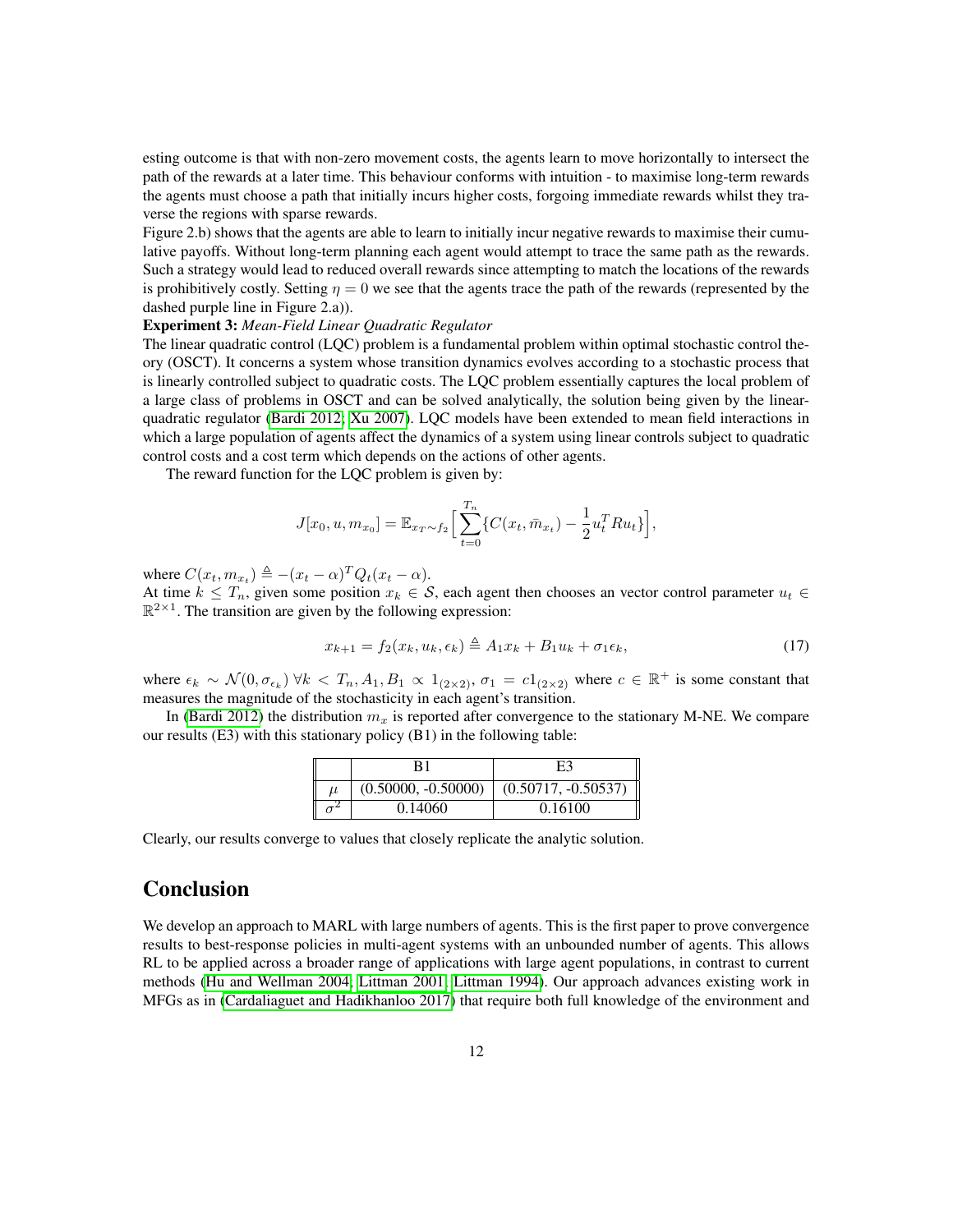to perform involved analytic computation. In contrast, by developing a connection between RL in MASs and MFGs, we demonstrate a procedure that is model-free, enabling agents to learn best-response policies solely through adaptive play which overcomes the problem of non-stationarity. In our experiments we provide a novel approach of analysing problems in control theory and economics.

# Acknowledgements

We would like to thank Haitham Bou-Ammar, Sofia Ceppi and Sergio Valcarcel Macua for helpful comments.

# References

- <span id="page-12-5"></span>[Ahmad et al. 2010] Ahmad, S.; Tekin, C.; Liu, M.; Southwell, R.; and Huang, J. 2010. Spectrum sharing as spatial congestion games. *Preprint [arXiv:1011.5384](http://arxiv.org/abs/1011.5384)*.
- <span id="page-12-11"></span>[Bardi 2012] Bardi, M. 2012. Explicit solutions of some Linear-Quadratic Mean Field Games. *Networks and Heterogeneous Media* 7(2):243 – 261.
- <span id="page-12-12"></span>[Borkar 2008] Borkar, V. S. 2008. *Stochastic Approximation: A Dynamical Systems Viewpoint*. Hindustan Book Agency.
- <span id="page-12-3"></span>[Brown 1951] Brown, G. W. 1951. Iterative solution of games by fictitious play. *Activity analysis of production and allocation* 13(1):374 – 376.
- <span id="page-12-1"></span>[Busoniu, Babuska, and De Schutter 2008] Busoniu, L.; Babuska, R.; and De Schutter, B. 2008. A comprehensive survey of multiagent reinforcement learning. *IEEE Transactions on Systems, Man, and Cybernetics-Part C: Applications and Reviews, 38 (2), 2008*.
- <span id="page-12-2"></span>[Cardaliaguet and Hadikhanloo 2017] Cardaliaguet, P., and Hadikhanloo, S. 2017. Learning in mean field games: The fictitious play. *ESAIM: Control, Optimisation and Calculus of Variations* 23(2):569–591.
- <span id="page-12-8"></span>[Cardaliaguet et al. 2015] Cardaliaguet, P.; Delarue, F.; Lasry, J.-M.; and Lions, P.-L. 2015. The master equation and the convergence problem in mean field games. *Preprint [arXiv:1509.02505](http://arxiv.org/abs/1509.02505)*.
- <span id="page-12-6"></span>[de Finetti 1931] de Finetti, B. 1931. Funzione caratteristica di un fenomeno aleatorio. In *Atti della R. Accademia Nazionale dei Lincei*, volume 4, 251 – 299.
- <span id="page-12-10"></span>[Devlin et al. 2014] Devlin, S.; Yliniemi, L.; Kudenko, D.; and Turner, K. 2014. Potential-based difference rewards for multiagent reinforcement learning. In *Int. Conf. on Autonomous Agents and Multiagent Systems (AAMAS)*, volume 1, 165–172.
- <span id="page-12-7"></span>[Gomes, Mohr, and Souza 2010] Gomes, D. A.; Mohr, J.; and Souza, R. R. 2010. Discrete time, finite state space mean field games. *Journal de Mathématiques Pures et Appliquées* 93(3):308 – 328.
- <span id="page-12-0"></span>[Hu and Wellman 2004] Hu, J., and Wellman, M. 2004. Nash Q-learning for general-sum stochastic games. *Journal of Machine Learning Research* 4(6):1039 – 1069.
- <span id="page-12-9"></span>[Kash, Friedman, and Halpern 2011] Kash, I. A.; Friedman, E. J.; and Halpern, J. Y. 2011. Multiagent learning in large anonymous games. *Journal of Artificial Intelligence Research* 40:571 – 598.
- <span id="page-12-4"></span>[Lasry and Lions 2007] Lasry, J.-M., and Lions, P.-L. 2007. Mean field games. *Japanese Journal of Mathematics* 2(1):229 – 260.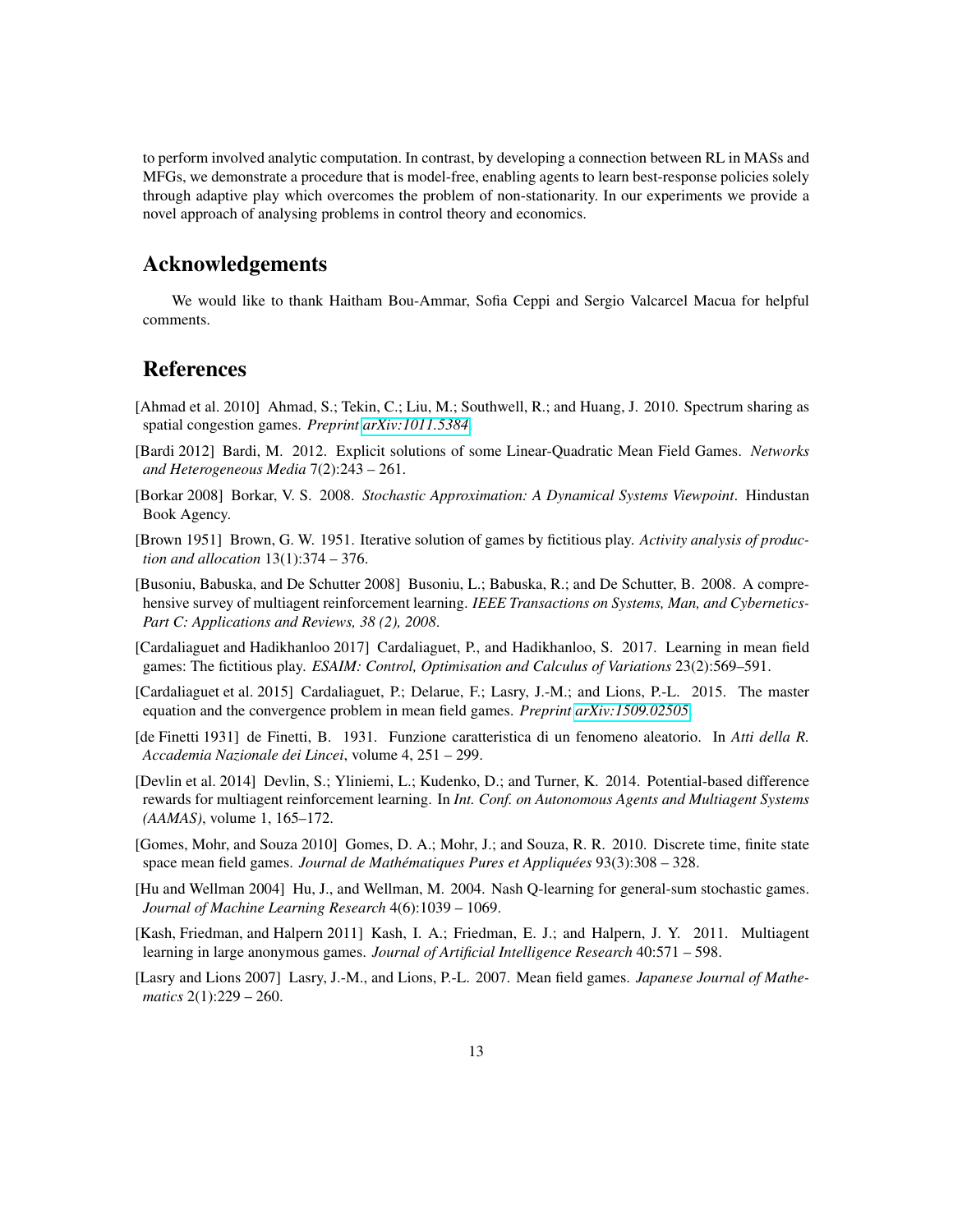- <span id="page-13-1"></span>[Leibo et al. 2017] Leibo, J. Z.; Zambaldi, V.; Lanctot, M.; Marecki, J.; and Graepel, T. 2017. Multi-agent reinforcement learning in sequential social dilemmas. In *Proc. Conf. on Autonomous Agents and MultiAgent Systems (AAMAS)*, 464 – 473.
- <span id="page-13-5"></span>[Leslie and Collins 2006] Leslie, D. S., and Collins, E. J. 2006. Generalised weakened fictitious play. *Games and Economic Behavior* 56:285 – 298.
- <span id="page-13-3"></span>[Littman 1994] Littman, M. L. 1994. Markov games as a framework for multi-agent reinforcement learning. In *Proc. Int. Conf. on Machine Learning (ICML)*, volume 157, 157 – 163.
- <span id="page-13-2"></span>[Littman 2001] Littman, M. L. 2001. Friend-or-foe Q-learning in general-sum games. In *Proc. Int. Conf. on Machine Learning (ICML)*, volume 1, 322 – 328.
- <span id="page-13-7"></span>[Monderer and Shapley 1996] Monderer, D., and Shapley, L. S. 1996. Potential games. *Games and Economic Behavior* 14(1):124 – 143.
- <span id="page-13-0"></span>[Shoham and Leyton-Brown 2008] Shoham, Y., and Leyton-Brown, K. 2008. *Multiagent Systems: Algorithmic, Game-Theoretic, and Logical Foundations*. Cambridge University Press.
- <span id="page-13-6"></span>[Sutton and Barto 1998] Sutton, R. S., and Barto, A. G. 1998. *Reinforcement Learning: An Introduction*, volume 1. MIT press Cambridge.
- <span id="page-13-4"></span>[Tuyls and Weiss 2012] Tuyls, K., and Weiss, G. 2012. Multiagent learning: Basics, challenges, and prospects. *AI Magazine* 33(3):41 – 52.
- <span id="page-13-8"></span>[Xu 2007] Xu, Y. 2007. Uniformly Lipschitz feedback optimal controls in a linear-quadratic framework. *Journal of Mathematical Analysis and Applications* 327(1):665 – 678.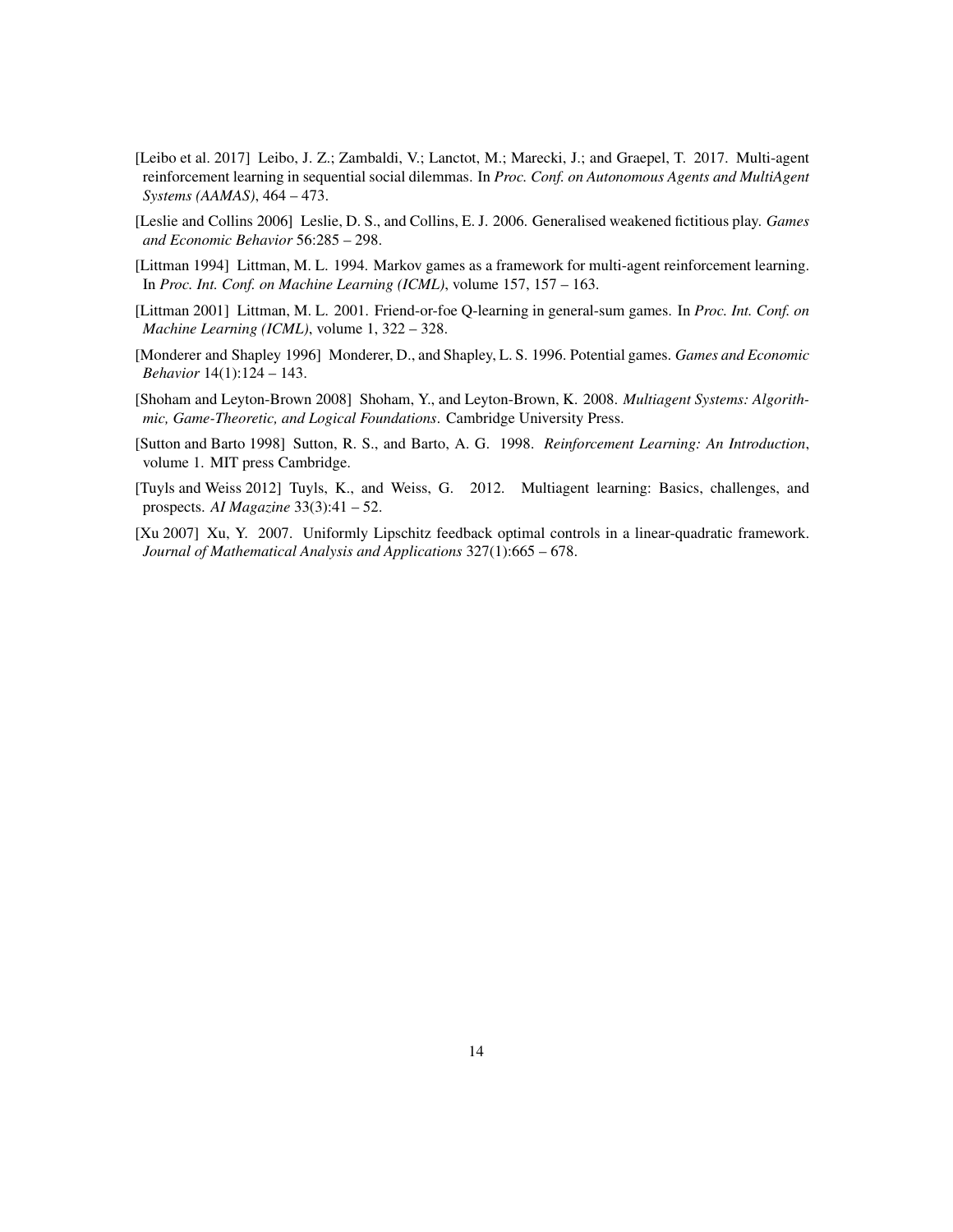# Supplementary Material

### Experimental Setup

In all three experiments, all learning was performed in TensorFlow using actor-critic method with the Adam optimiser. The actor is represented by a two-layer fully connected network represented by a neural network with a Gaussian output with variance 0.1. The critic is a two-layer fully connected neural network. The experimental parameters are as follows: the learning rates in experiments 1, 2 and 3 were set to  $10^{-4}$ , 10<sup>-3</sup> and 10<sup>-3</sup> respectively. In all experiments we used a discount factor of 0.99. Experiment 1 is a one-shot game, experiment 2 was run for 30 time steps. We ran experiment 1 with 1,000 agents and experiments 2 and 3 with 200 agents. In experiment 1, the agents' initial position was sampled from a Gaussian distribution  $\mathcal{N}((1,0), 0.1)$ . For experiment 2 the agents' initial position was sampled from a Gaussian  $\mathcal{N}((x, 0.10)$  where the mean x took the values  $x \in \{(-0.20, 0.00), (-0.20, 0.30),$ 

(−0.39, 0.16),(−0.60, 0.00),(−0.6, 0.30)}. In experiments 1 and 2, for each initial position we performed 6 runs. For experiment 1 we set the marginal cost parameter  $\eta = 0$  and for experiment 2,  $\eta = 2$ . In experiment 1 we tested for  $\alpha \in \{1.0, 1.5, 2.0, 2.5, 3.0\}$  and in experiment 2 we set  $\alpha = 0.1$ .

### Assumptions

The results within the paper are built under the following assumptions on the instantaneous reward function  $L$  and the functions  $f$  and  $g$ .

**Assumption 1.** *The function*  $f(x, y, \cdot)$  *is Lipschitz continuous in*  $(x, y)$ *.* 

**Assumption 2.** *The function*  $g(x, y)$  *is Lipschitz continuous in*  $(x, y)$ *.* 

Assumption 3. *The instantaneous reward function*  $L(s, x, y, u)$  *is Hölder-continuous in*  $(s, x, y)$  *and convex in* u*.*

Assumption 4. *The instantaneous reward function* L *is monotone in* m *(in the sense of definition 3) and both convex and separable* u*.*

**Assumption 5.** The function  $L(\cdot,m): \mathbb{P}(\mathcal{H}) \to \mathbb{R}$  is  $C^1$  in the sense of [\(Cardaliaguet et al. 2015\)](#page-12-8), that is *there exists a continuous map*  $\frac{\delta L}{\delta m}$  *s.t.:* 

$$
L(\cdot,m') - L(\cdot,m) = \int \int \frac{\delta L}{\delta m}(x,(1-t)m + tm')(m'-m)(dx)dt \quad \forall m,m' \in \mathbb{P}(\mathcal{H}).
$$

Assumption 6. *The instantaneous reward function* L *is bounded.*

### Technical Proofs

#### Proof of Theorem 1

The following set of results are instructive for the proof of theorem 1:

Proposition 3. *Identical interest games are PGs.*

The following result allows us to make use of proposition 1 in the context of mean field games: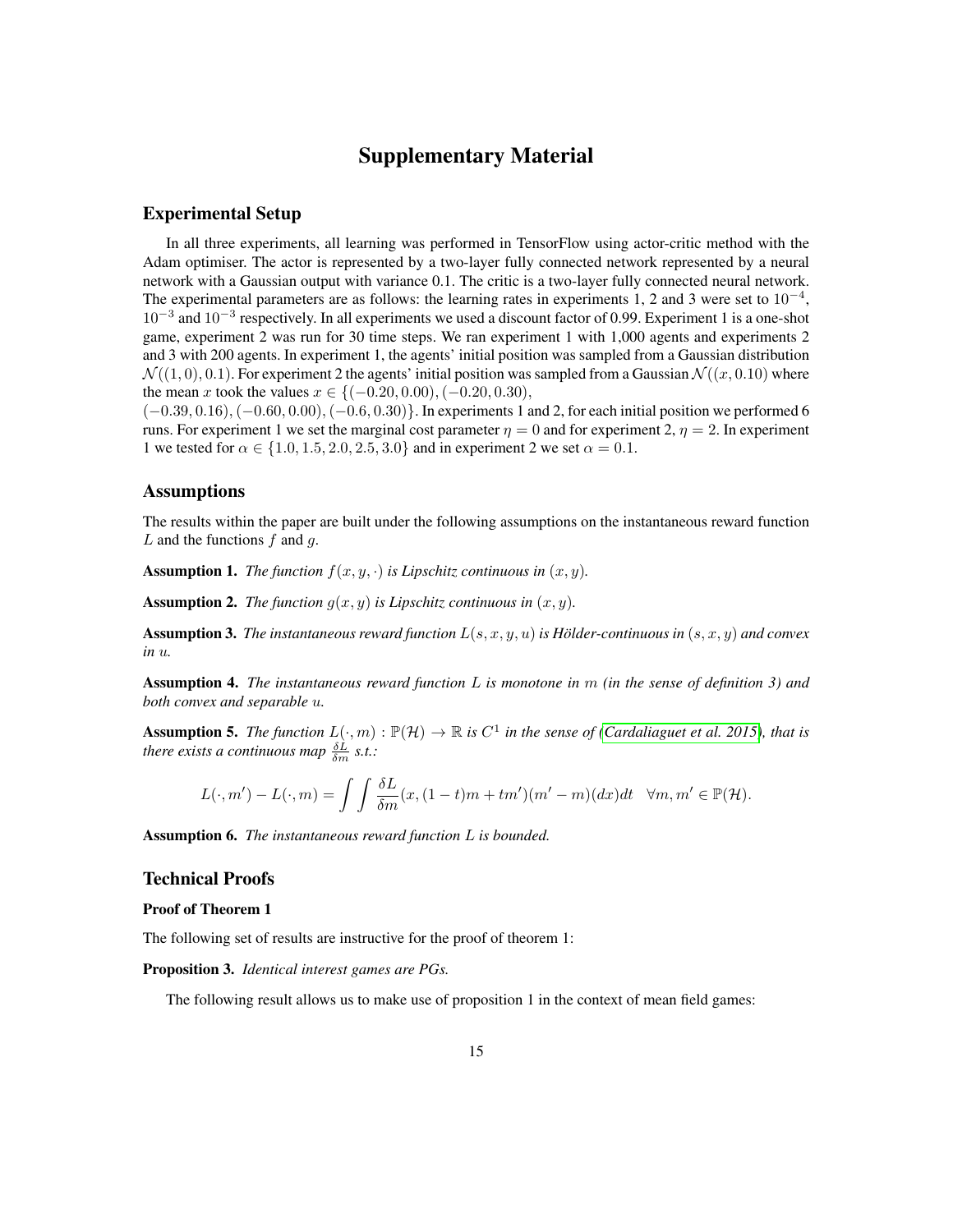### Lemma 1. *Mean field games are identical interest games.*

*Proof.* The result follows immediately from the indistinguishability condition - in particular we note that the potentiality condition (c.f. in Definition 2)) is satisfied by the instantaneous function  $L$  itself.  $\Box$ 

To prove the theorem, we exploit directly assumption 4 from which we can deduce the existence of the quantity  $\frac{\delta L}{\delta m}$ . Thus, in full analogy with lemma 4.4 in [\(Monderer and Shapley 1996\)](#page-13-7), we conclude that the game has a potential and that the equilibria of the mean field game (B) can be obtained by maximising the potential function.

#### Proof of Theorem 3

*Proof.* The proof of theorem 3 exploits both the boundedness properties and continuity of the functions f and J. We build the proof in two parts the main part of which is given by the following result which we shall prove immediately:

Given NE strategy profile for the game (A),  $\bar{\pi} \in \Pi$  and a NE strategy profile for the mean field game (B)  $\tilde{\pi}$  then the following inequalities hold:

1. 
$$
|f(\tilde{x},\cdot)-f(\bar{x},\cdot)|<\frac{c}{\sqrt{N}}
$$

2. 
$$
|J(\tilde{x}, \tilde{\pi}, \tilde{m}_{\tilde{x}}) - J(\bar{x}, \bar{\pi}, \bar{m}_x)| < c \sup_{k \in [t, T]} |\tilde{x}_k - \bar{x}_k|
$$

where  $c > 0$  is an arbitrary constant (that may vary in each line) and as before  $\tilde{m}$  and  $\bar{m}$  are the distributions generated by the agents in the mean field game and the N−player stochastic game respectively.

The first inequality bounds the difference in trajectories between the instance that the agents use the control for the mean field game and the control for the  $N-p$ layer stochastic game. The second inequality bounds the change in rewards received by the agents after perturbations in their location. Since the agents use closed-loop policies, we will make use of the result to describe changes in their policies.

Let N be the number of agents in the N−player stochastic game (A), then given  $\bar{\pi}$  and  $\tilde{\pi}$  as in part I, if  $x^N$  and  $\tilde{x}$  are solutions to the processes (1) and (7) respectively, i.e.  $x_{k+1}^N = f(x_k^i, a_k^i, \epsilon_k^i)$  and  $\tilde{x}_{k+1} =$  $f(x_k, a_k, \epsilon_k)$  where  $a_k^i \sim \bar{\pi}$  and  $\tilde{a}_k \sim \tilde{\pi}$ .

To prove  $||x_k^N - \tilde{x}_k|| \le \frac{c_k}{\sqrt{N}}$  we firstly must modify the representation of the function f as a function purely in terms of the spatial variables.

By [\(Xu 2007\)](#page-13-8), the policy  $\pi$  can be expressed by a function of the form  $\Gamma : S_i \times S_{-i} \to \mathbb{R}$  s.t.:  $\pi =$  $\Gamma(x^i, x^{-i})$ , moreover, the function  $\Gamma$  is Lipschitz continuous in each variable.

We note that for any given pair  $x_k^i \in S^i$ ,  $x_k^{-i} \in S^{-i}$  we can therefore express the transition function function in the following way  $\forall k \leq T$ :

<span id="page-15-1"></span><span id="page-15-0"></span>
$$
f(x_k^i, a_k^i, \zeta_k) \equiv \Theta(x_k^i, x_k^{-i}, \zeta_k), \quad a_k^i \sim \pi \tag{A18}
$$

where  $\{\zeta_k\}$  is a set of i.i.d. random variables and the function  $\Theta$  is a bounded, Lipschitz continuous function.

By the same reasoning (and recalling (6) - (7)), given a NE policy for the discrete MFG (B),  $\tilde{\pi} \in \Pi$  and the induced mean field distribution  $m_{\tilde{x}} \in \mathbb{P}(\mathcal{H})$ , we can similarly express the transition dynamics for the discrete-time MFG in terms of the function  $\Theta$  as  $f(\tilde{x}_k, a_k, \zeta_k) \equiv \Theta(\tilde{x}_k, m_{\tilde{x}_k}, \zeta_k)$  where  $a_k \sim \tilde{\pi}$ . Moreover, given the boundedness of the function  $\Theta$ , we also make the following observation which bounds the variance taken w.r.t  $x \in \mathcal{S}, \forall k \leq T$ :

$$
\sum_{l=1}^{d} \operatorname{var}\left(\frac{1}{n}\sum_{j\neq i}^{N} \Theta(x_k^i, x_k^{-i}, \cdot)\right) \leq \frac{k}{n} (1 + \max_{l} \|\Theta_l\|_{\infty})^2 \leq \frac{c_k}{N},\tag{A19}
$$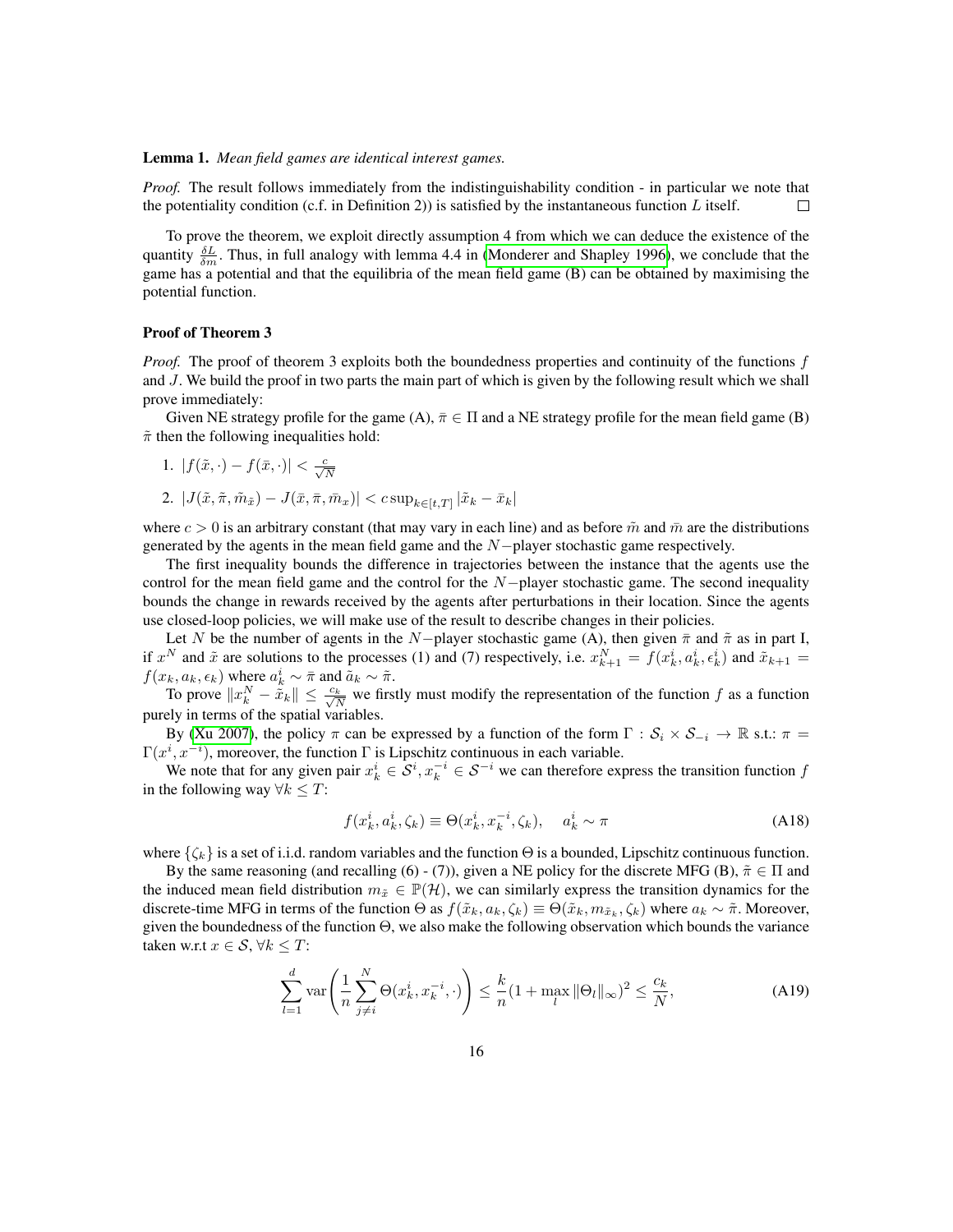where  $||f_l||$  denotes the bound on the  $l^{th}$  component of  $\Theta$ .

We secondly note that using [\(A18\)](#page-15-0) and by the state transition equations (1) and (7) we note that we can express the difference in trajectories as:

$$
||x_k^N - \tilde{x}_k|| = \mathbb{E}\Big[\Big\|\frac{1}{N}\sum_{j\neq i}^N \Theta(\bar{x}_k^i, \bar{x}_k^j, \zeta) - \int_{\mathcal{S}} \Theta(\tilde{x}_k, x', \zeta) m(dx')\Big\|\Big].
$$

We now prove the statement by induction on the time index  $k \in \mathbb{N}$ .

In the base case, we seek to prove the following bound:

$$
||x_1^N - \tilde{x}_1|| \le \frac{c_k}{\sqrt{N}},
$$

which is equivalent to the following inequality:

$$
\mathbb{E}\Big[\Big\|\frac{1}{N}\sum_{j\neq i}^{N}\Theta(x_0,x_0^j,\zeta)-\int_{\mathcal{S}}\Theta(x_0,x',\cdot)m(dx')\Big\|\Big]\leq \frac{c_k}{\sqrt{N}}
$$

This follows straightforwardly since

$$
\mathbb{E}\Big[\Big\|\frac{1}{N}\sum_{j\neq i}^{N}\Theta(x_0, x_0^j, \zeta) - \int_{\mathcal{S}}\Theta(x_0, x', \cdot) m(dx')\Big\|^2\Big] \leq \sum_{l=1}^{d} \text{var}\Bigg(\frac{1}{n}\sum_{j\neq i}^{N}\Theta(x_0, x_{-i}, \cdot)\Bigg) \leq \frac{c_k}{N},
$$

using the variance bound [\(A19\)](#page-15-1) by reordering the expression, after applying the Cauchy-Schwarz inequality we arrive at the required result.

For the general case, we firstly make the following inductive hypothesis:

$$
||x_k^N - \tilde{x}_k|| \le \frac{c_k}{\sqrt{N}},
$$

We therefore seek to show that the following bound is satisfied:

<span id="page-16-0"></span>
$$
||x_{k+1}^N - \tilde{x}_{k+1}|| \le \frac{c_k}{\sqrt{N}},
$$

which is equivalent to:

$$
\mathbb{E}\Big[\Big\|\frac{1}{N}\sum_{j\neq i}^{N}\Theta(\bar{x}_{k}^{i},\bar{x}_{k}^{j},\zeta)-\int_{\mathcal{S}}\Theta(\tilde{x}_{k},x',\zeta)m(dx')\Big\|\Big]\leq\frac{c_{k}}{\sqrt{N}}.\tag{A20}
$$

To achieve this, we consider the term:

$$
\mathbb{E}\Big[\Big\|\frac{1}{N}\sum_{j\neq i}^N \Theta(x_k^i, x_k^j, \zeta) - \int_{\mathcal{S}} \Theta(x_k^i, x', \zeta) m(dx')\Big\|\Big].
$$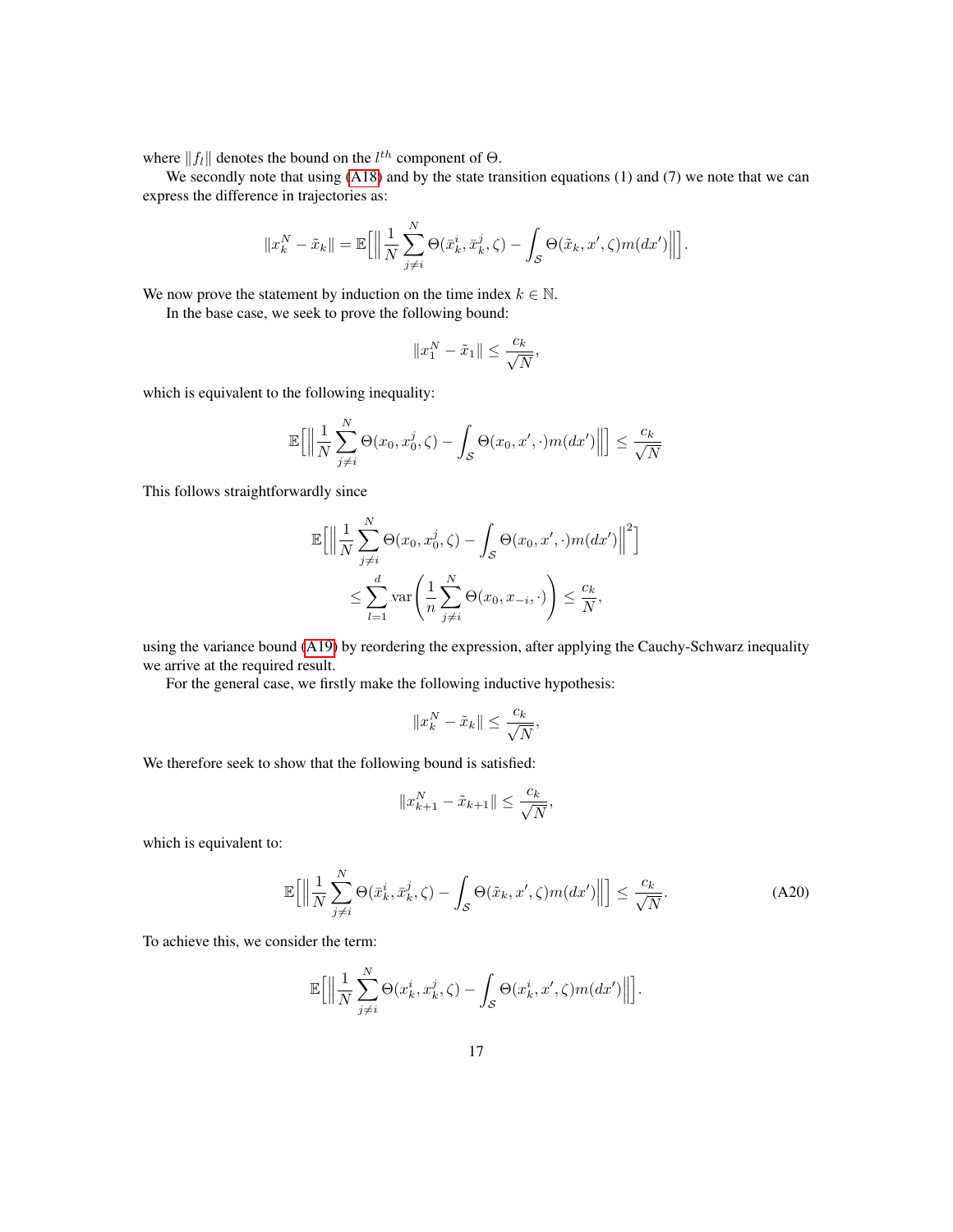Now by the triangle inequality and the Lipschitz continuity of  $\Theta$  we have that:

$$
\mathbb{E}\Big[\Big\|\frac{1}{N}\sum_{j\neq i}^{N}\Theta(x_k^i, x_k^j, \zeta) - \frac{1}{N}\sum_{j\neq i}^{N}\Theta(\bar{x}_k^i, x_k^j, \zeta)\Big\|\Big] \n+ \mathbb{E}\Big[\Big\|\frac{1}{N}\sum_{j\neq i}^{N}\Theta(\bar{x}_k^i, x_k^j, \zeta) - \int_{\mathcal{S}}\Theta(\bar{x}_k^i, \bar{x}_k^j, \zeta)\Big\|\Big] + \mathbb{E}\Big[\Big\|\frac{1}{N}\sum_{j\neq i}^{N}\Theta(\bar{x}_k^i, \bar{x}_k^j, \zeta) - \int_{\mathcal{S}}\Theta(\tilde{x}_k, x', \zeta)m(dx')\Big\|\Big] \n\leq c_1\|x_k^i - \bar{x}_k^i\| + c_2\frac{1}{N}\sum_{j\neq i}^{N}\|x_k^j - \bar{x}_k^j\| + \mathbb{E}\Big[\Big\|\frac{1}{N}\sum_{j\neq i}^{N}\Theta(\bar{x}_k^i, \bar{x}_k^j, \zeta) - \int_{\mathcal{S}}\Theta(\tilde{x}_k, x', \zeta)m(dx')\Big\|\Big],
$$

where  $c_1, c_2 > 0$  are arbitrary (Lipschitz) constants. After summing over i and dividing by N and, using [\(A20\)](#page-16-0) we deduce the required result.

For part (ii) we exploit the Lipschitzianity of the function L. Moreover, since the policy  $\pi$  can be expressed as  $\pi = \Gamma(x^i, x^{-i})$  we express the instantaneous function L as  $\hat{L}: \mathcal{S}^i \times \mathcal{S}^{-i}$  using [\(Xu 2007\)](#page-13-8).

We now observe the following estimate:

$$
\mathbb{E}\Big[\Big\|\frac{1}{N}\sum_{j\neq i}^{N}\hat{L}(\bar{x}_{k}^{i},x_{k}^{i}) - \int_{\mathcal{S}}\hat{L}(\tilde{x}_{k},x')m(dx')\Big\|\Big]
$$
  

$$
\leq c_{1}\|x_{k}^{i} - \bar{x}_{k}^{i}\| + c_{2}\frac{1}{N}\sum_{j\neq i}^{N}\|x_{k}^{j} - \bar{x}_{k}^{j}\| + \left[\sum_{l=1}^{d}\text{var}\left(\frac{1}{n}\sum_{j\neq i}^{N}\Theta(x_{k}^{i},x_{k}^{-i},\cdot)\right)\right]^{\frac{1}{2}}.
$$

where  $c_1, c_2 > 0$  are arbitrary constants.

As in part (i), after summing in i and dividing by N and, using the result in part (i) we deduce the result.  $\Box$ 

#### Proof of Theorem 2

*Proof.* The theorem is proved by demonstrating that given some initial belief  $\tilde{m}_0$  of the distribution m, each agent can generate an iterative sequence  $\{\tilde{m}^n\}_{\{n\in\mathbb{N}\}}$  s.th.  $\{\tilde{m}^n\}_{\{n\in\mathbb{N}\}} \to m$  as  $n \to \infty$ . Thereafter, we deploy a *two-timescales method* [\(Borkar 2008;](#page-12-12) [Leslie and Collins 2006\)](#page-13-5) so that the the beliefs of the distribution (at a given state) are updated slowly and thus are quasi-static from the perspective of the updating procedure for the policy. In particular, in the following, we show that provided the updating procedure to the agent's belief of the distribution  $\tilde{m}$  are performed at a sufficiently pace relative to the updates to the policy, the problem is reduced to an optimisation problem for each agent where at each stage of the iteration each agent plays an approximate best-response given some belief of the distribution of the agents (evaluated at the agent's own location). The agents improve their policies using a stochastic gradient procedure which, with an update to the distribution that appears static, produces enough traction to enable convergence to the optimal policy.

Consider first, each agent's optimal value function which, given a belief of the distribution  $\tilde{m}$  is given by the following:

<span id="page-17-0"></span>
$$
v^{\pi,\tilde{m}}(x) \triangleq \sup_{\pi' \in \Pi} J[x, \pi', \tilde{m}_x],\tag{21}
$$

Suppose also that each agent has a belief  $\tilde{m}^n$  of the distribution  $\tilde{m}$  over  $n = 0, 1, 2, \ldots$ , iterations which are updated using a procedure that we will later specify (this can in fact be viewed as a parameter of the value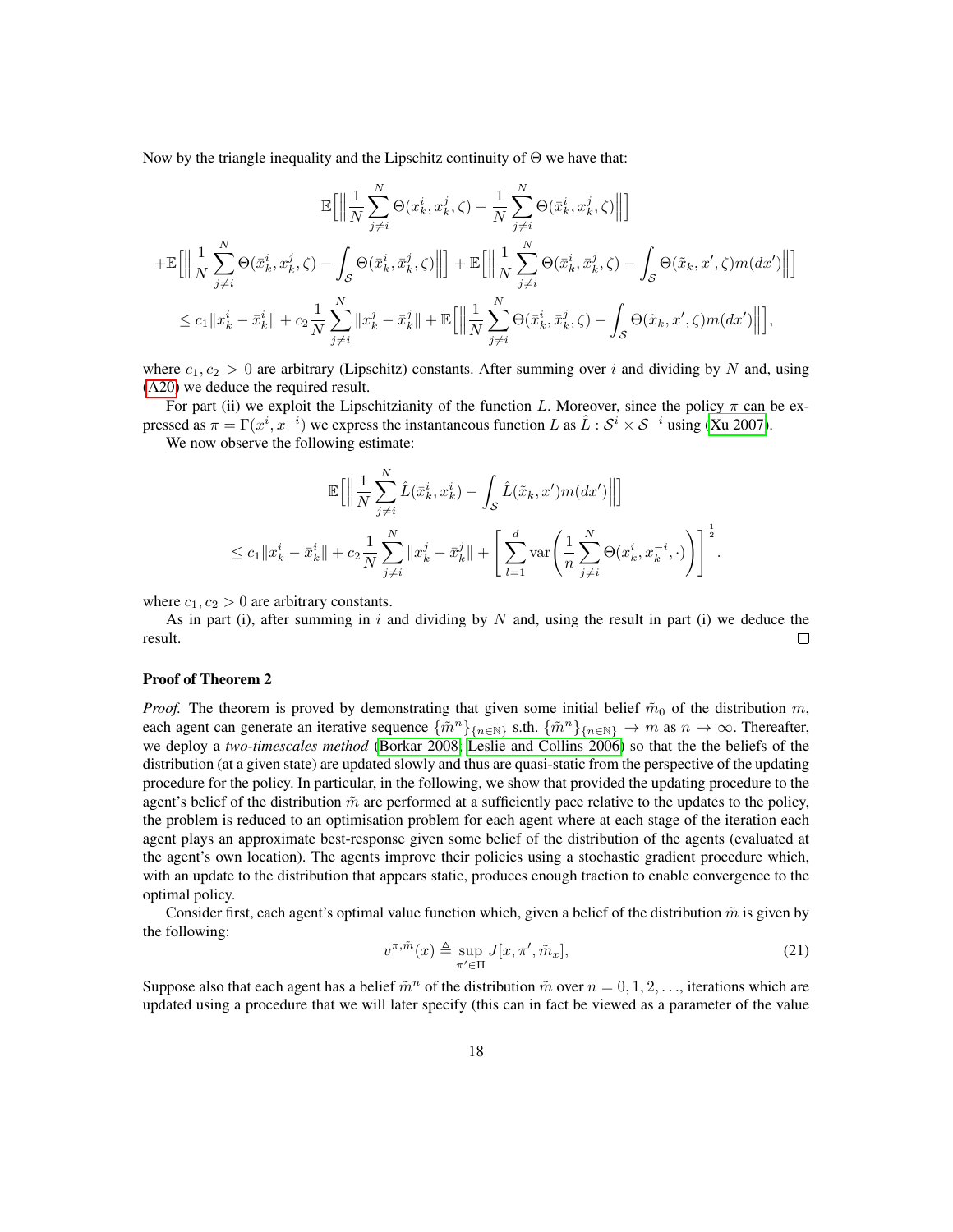function at iteration *n*), then following [\(21\)](#page-17-0) we can define the  $n<sup>th</sup>$  iterate of *v* by the following expression:

$$
v_n^{\pi, \tilde{m}}(x) \triangleq \sup_{\pi' \in \Pi} J[x, \pi', \tilde{m}_x^n], \qquad \forall x \in \mathcal{S}
$$
 (22)

Using the boundedness of L we observe that  $\sup_n |v_n^{\pi, \tilde{m}}(x)| = \sup_{n, \pi' \in \Pi} J[x, \pi', \tilde{m}^n_x] \le \sum_{k=t}^T \|L\|_{\infty} < \infty$ , so

that the sequence  $\{v_n^{\pi,\tilde{m}}(x)\}_{n\geq 1}$  consists of bounded terms.

Let us analogously define the  $n^{th}$  *fictitious best-response* as:

<span id="page-18-2"></span><span id="page-18-1"></span>
$$
\tilde{\pi}^n \in \underset{\pi' \in \Pi}{\text{argsup}} \, v_n^{\pi', \tilde{m}^n}(x), \qquad \forall x \in \mathcal{S}
$$
\n
$$
(23)
$$

Suppose that each iteration each agent updates their belief over the distribution via the procedure:

$$
\tilde{m}_x^{n+1} = \tilde{m}_x^n + \beta(n)[B(a^n, \tilde{m}_x^n) + M_{n+1}^{(\tilde{m})}], \qquad n = 0, 1, ..., \qquad \forall x \in \mathcal{S}, \quad a^n \sim v_n \tag{24}
$$

where  $\beta(n)$  is a positive step-size function s.th.  $\sum_n \beta(n) = \infty$  and  $\sum_n \beta(n)^2 < \infty$ ,  $B : \mathcal{A} \times \mathbb{R} \to \mathbb{R}$  is some well-behaved function (recall that  $m_x \in \mathbb{R}^d$  is the agent density evaluated at the point  $\in \mathcal{S} \subset \mathbb{R}^d$ ) and  $M_n^{(\tilde{m})}$  is a martingale difference sequence<sup>[8](#page-18-0)</sup>. In particular, we assume that B is Lipschitz continuous in both variables and satisfies a growth condition i.e  $||B(x, y)|| \le c(1 + ||(x, y)||)$  for any  $(x, y) \in \mathcal{A} \times \mathbb{P}(\mathcal{H})$  and  $||B(x, y) - B(w, z)|| \le d||x, y) - (w, z)||$  for any  $(w, z), (x, y) \in \mathcal{A} \times \mathbb{P}(\mathcal{H})$  for some constants  $c, d > 0$ .

We note that since the update can be viewed as an updating procedure over a parameterisation of the value function, the update in [\(24\)](#page-18-1) can be viewed as a critic update of the value function  $v_n^{\tilde{m}}$  (parameterised by  $\tilde{m}_1, \tilde{m}_2, \ldots$ ) within the context of a mean field game. It can be straightforwardly shown that  $\sum_{n} \beta(n) M_n^{(\tilde{m})} < \infty$  (see for example, Appendix C in [\(Borkar 2008\)](#page-12-12)).

Since the action  $a^n$  is sampled from the policy  $\pi^n$  and, using [\(23\)](#page-18-2), we can rewrite [\(24\)](#page-18-1) as the following expression:

$$
\tilde{m}_x^{n+1} = \tilde{m}_x^n + \beta(n)[B'(v_n, \tilde{m}^n) + M_{n+1}^{(\tilde{m})}], \qquad n = 0, 1, ... \qquad \forall x \in S \tag{25}
$$

for some map  $B'$  which maps to and from the same spaces and satisfies the same assumptions as  $B$  (we have suppressed the super-indices on the function  $v$ ).

Our goal is to show that the following expression holds  $\forall x \in S$ :

$$
\lim_{n \to \infty} v_n^{\tilde{\pi}^n, \tilde{m}^n}(x) = v^{\lambda(m_x), m_x} \qquad a.s.
$$
\n(26)

where  $(\lambda(m), m)$  is a fixed point solution to the MFG system (B) (i.e.  $\lambda(m) \in \sup_{\pi' \in \Pi} v^{\pi'(m_x), m_x}(x)$ ).

Let us now consider the following update procedure for  $v_n$ :

$$
v_{n+1}(x) = v_n(x) + \alpha(n)[A(\pi^n, \tilde{m}_x^n) + M_{n+1}^{(\pi)}], \qquad n = 0, 1, \dots \quad \forall x \in S
$$
 (27)

where  $M_n^{(\pi)}$  is a martingale difference sequence and  $A:\Pi\times\mathbb{R}\to\mathbb{R}$  is a Lipschitz continuous function that satisfies a growth condition in both variables and where  $\alpha$  is a positive step-size function s.th.  $\sum_n \alpha(n) = \infty$ and  $\sum_n \alpha(n)^2 < \infty$  and is chosen such that  $\alpha(n) \setminus \beta(n) \sim \mathcal{O}(\frac{1}{n^p})$  for some  $p > 1$  so that the belief  $\tilde{m}^n$ is updated slowly relative to  $\pi$  and  $\alpha(n)\setminus\beta(n) \to 0$  as  $n \to \infty$ . In a similar way it can be shown that  $\sum_n \alpha(n) M_n^{(\pi)} < \infty.$ 

<span id="page-18-0"></span><sup>&</sup>lt;sup>8</sup>W.r.t. the increasing family of  $\sigma$  – algebras  $\sigma(x_l, M_l^{(\tilde{m})}, l \leq n)$ .